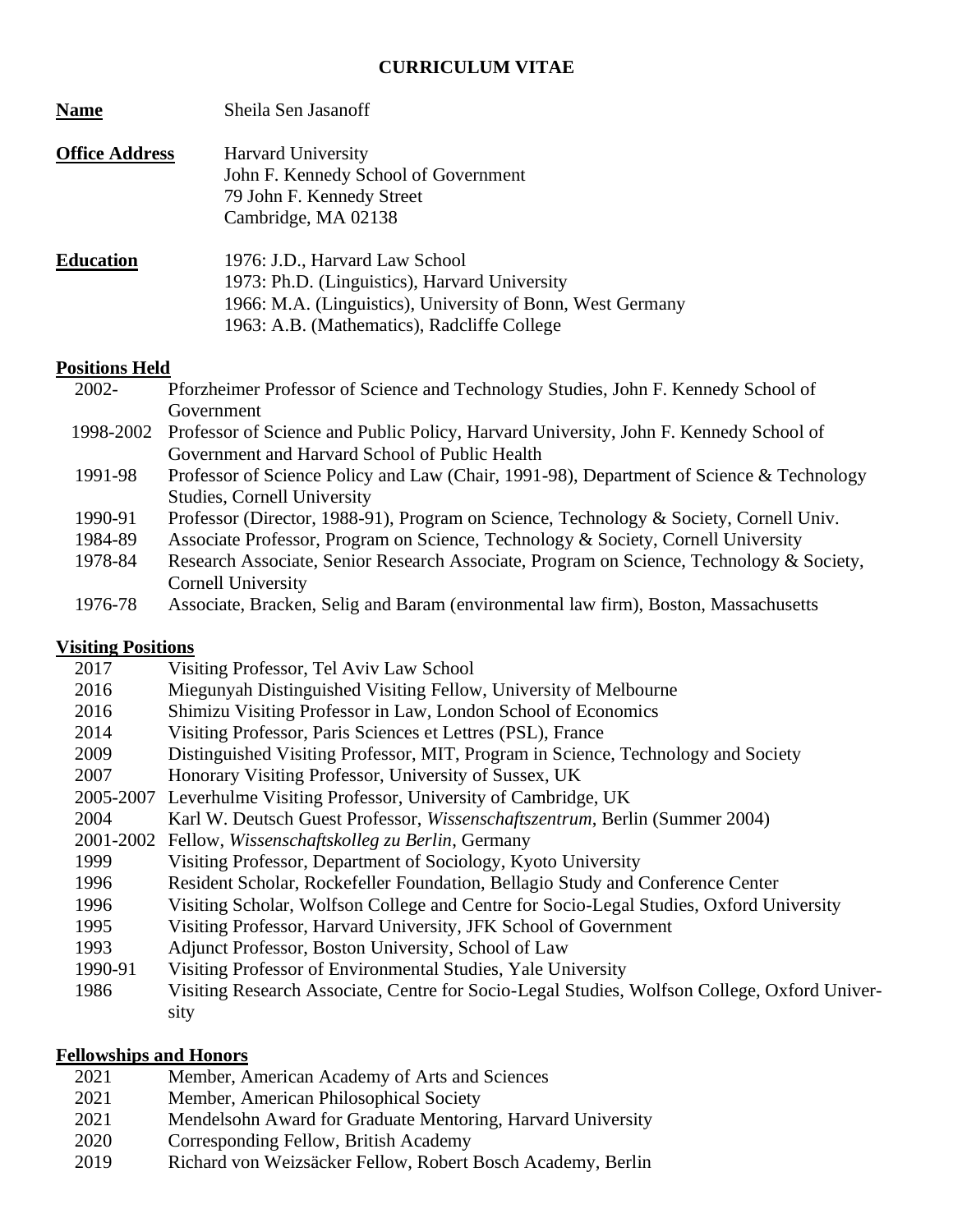- 2018 A. O. Hirschman Prize, Social Science Research Council
- 2018 Honorary doctorate, University of Liège, Belgium
- 2017 Reimar-Lüst Prize, Alexander von Humboldt Foundation, Germany
- 2016 Member, Council on Foreign Relations
- 2015 Foreign Member, Royal Danish Academy of Sciences and Letters
- 2014 Honorary Membership, Phi Beta Kappa, Alpha Iota Chapter of Massachusetts
- 2011 George Sarton Chair and Medal, University of Ghent, Belgium
- 2010 John Simon Guggenheim Fellowship
- 2008 Life Member, Clare Hall, University of Cambridge
- 2008 *Ehrenkreuz (erster Klasse)*, Government of Austria
- 2006 Honorary doctorate, University of Twente, Netherlands
- 2004 John Desmond Bernal Prize, Society for Social Studies of Science
- 1998 Don K. Price Book Award of the Science, Technology & Environmental Politics Section, American Political Science Association, for *Science at the Bar*
- 1992 Distinguished Achievement Award, Society for Risk Analysis
- 1989-90 American Institute for Indian Studies, short-term fellowship (declined)
- 1989 Fellow, American Association for the Advancement of Science
- 1982 German Marshall Fund fellowship
- 1985 American Institute for Indian Studies, short-term fellowship
- 1978-79 Cornell University postdoctoral fellowship
- 1968-69 Harvard University traveling fellowship
- 1967 American Council of Learned Societies summer grant
- 1966-68 Harvard University fellowships
- 1960-63 Radcliffe College scholarships

## **Grants and Awards (selected)**

| 2020 | John Templeton Foundation, "Global Observatory for Genome Editing" (principal investigator)        |
|------|----------------------------------------------------------------------------------------------------|
| 2020 | Schmidt Futures, "Futures Forum on Preparedness—Harvard-Cornell Comparative Study of               |
|      | Expertise in COVID Response" (principal investigator, in collaboration with S. Hilgartner)         |
| 2020 | National Science Foundation, "A Comparative Study of Expertise for Policy in the COVID-19          |
|      | Pandemic," (co-principal investigator, in collaboration with S. Hilgartner, Cornell)               |
| 2019 | Schmidt Futures, "Ethics in the Lab" (principal investigator)                                      |
| 2019 | Hewlett Foundation, Summer Schools on "Expertise, Trust and Democracy" (principal<br>investigator) |
| 2018 | Belmont Program, Transformations to Sustainability, "Governance of Sociotechnical                  |
|      | Transformations (GoST)," (co-principal investigator)                                               |
| 2015 | National Science Foundation, "Traveling Imaginaries of Innovation: The Practice Turn and Its       |
|      | Transnational Implementation," (principal investigator)                                            |
| 2012 | Faraday Institute, University of Cambridge, "Biology and Law" (principal investigator)             |
| 2011 | National Science Foundation, "Life in the Gray Zone: Governance of New Biology in Europe,          |
|      | South Korea, and the United States" (principal investigator).                                      |
| 2010 | Greenwall Foundation, "The Constitutional Foundations of Bioethics: A Cross-National               |
|      | Comparison" (principal investigator).                                                              |
| 2008 | National Science Foundation, "Evidence Observed: Daubert's Impact on Science and Justice           |
|      | (principal investigator).                                                                          |
| 2007 | National Science Foundation, Science and Society Program, "Sociotechnical Imaginaries and          |
|      | Science and Technology Policy: A Cross-National Comparison" (principal investigator).              |
| 2007 | Social Science Research Council, Grant for Dissertation Proposal Development Fellowships           |
|      | (DPDF) (co-research director).                                                                     |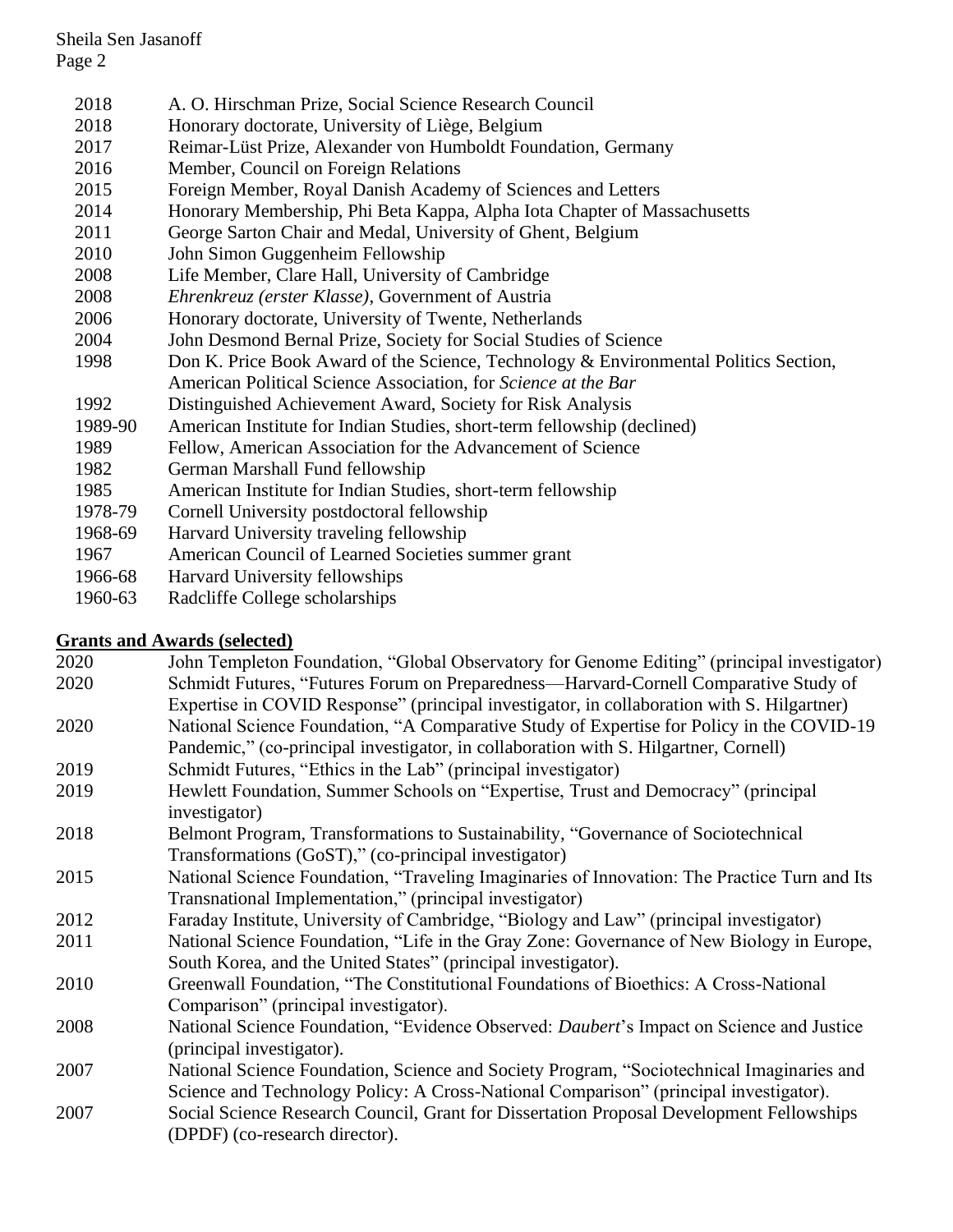| Sheila Sen Jasanoff |                                                                                                                                                                                                                                                     |
|---------------------|-----------------------------------------------------------------------------------------------------------------------------------------------------------------------------------------------------------------------------------------------------|
| Page 3<br>2003      | National Science Foundation, Societal Dimensions of Engineering, Science, and Technology,<br>"Constituting Nature and Society in the Global Environment" (principal investigator/                                                                   |
| 1999                | collaborative grant).<br>National Science Foundation, Ethics and Values Studies, "Reframing Rights: Constitutional<br>Implications of Technological Change" (principal investigator - training grant).                                              |
| 1996                | National Science Foundation, Ethics and Values Studies, "Sustainable Knowledge of the Global<br>Environment" (principal investigator).                                                                                                              |
| 1994                | Battelle-Pacific Northwest Laboratories, "State of the Art Report on Climate Change" (principal<br>investigator and lead author of chapter on scientific knowledge and decisionmaking).                                                             |
| 1993                | National Science Foundation, Studies in Science, Technology and Society, grant for "DNA<br>Fingerprinting: Law and Science in Criminal Process" (co-principal investigator); supplement for<br>archive on DNA fingerprinting in O.J. Simpson trial. |
| 1993                | National Endowment for the Humanities grant from Leadership Opportunities in Science and<br>Engineering Education for "Curriculum Development in Science and Technology Studies"<br>(project director).                                             |
| 1992                | Rockefeller Foundation grant for Resident Fellowships in the Humanities to support "Humanistic<br>Studies of Science, Technology, and the Global Environment" (project director).                                                                   |
| 1991                | National Science Foundation grant for graduate training program in science and technology<br>studies - "Social Implications of Changing Knowledge in the Life Sciences" (principal<br>investigator).                                                |
| 1990                | National Science Foundation research grant for study of "The New Politics of Biotechnology"<br>(principal investigator).                                                                                                                            |
| 1989                | Alfred P. Sloan Foundation officer's grant for symposium on "The Outlook for STS."                                                                                                                                                                  |
| 1988                | Ford Foundation (India) grant for conference on legal and policy implications of the Bhopal gas<br>disaster.                                                                                                                                        |
| 1986-87             | Twentieth Century Fund grant for study of science and the courts (project director).                                                                                                                                                                |
| 1985-86             | National Science Foundation, Division of Policy Research and Analysis, research grant for study<br>of peer review in the regulatory process (principal investigator).                                                                               |
| 1983                | German Marshall Fund, Russell Sage Foundation, and National Science Foundation grants for<br>international conference on chemical regulation (co-organizer).                                                                                        |
| 1983-85             | National Science Foundation, EVIST Program, Interdisciplinary Incentive Award.                                                                                                                                                                      |
| 1979-81             | Volkswagen Foundation research grant for study of chemical regulation in West Germany and<br>U.S. (co-investigator).                                                                                                                                |
| 1979-81             | National Science Foundation, Division of Policy Research and Analysis, research grant for study<br>of chemical regulation in Britain, France and U.S. (co-investigator).                                                                            |

## **Publications**

### **Books and Monographs**

*Can Science Make Sense of Life?* (Cambridge: Polity, 2019); Spanish translation, Alianza Editorial (2021). *The Ethics of Invention: Technology and the Human Future* (New York: Norton, 2016). *L'Innovatione Tra Utopia e Storia* [Innovation between Utopia and History] (with S. Funtowicz and A.

Benessia) (Codice Edizioni: Turin, 2013).

*Le Droit et La Science en Action* (edited and translated by O. Leclerc) (Paris: Dalloz, 2013).

- *Science and Public Reason* (collected essays with new Introduction and Afterword) (Abingdon, Oxon: Routledge-Earthscan, 2012).
- *Designs on Nature: Science and Democracy in Europe and the United States* (Princeton, NJ: Princeton University Press, 2005; paperback 2007); Italian translation*: Fabbriche della natura: Biotecnologie e democrazia* (Milan: Il Saggiatore, 2008); Chinese translation (2011).
- *Science at the Bar: Law, Science, and Technology in America*, a Twentieth Century Fund book (Cambridge, MA: Harvard University Press, 1995); paperback 1997; Italian translation *La Scienza davanti ai Giudici*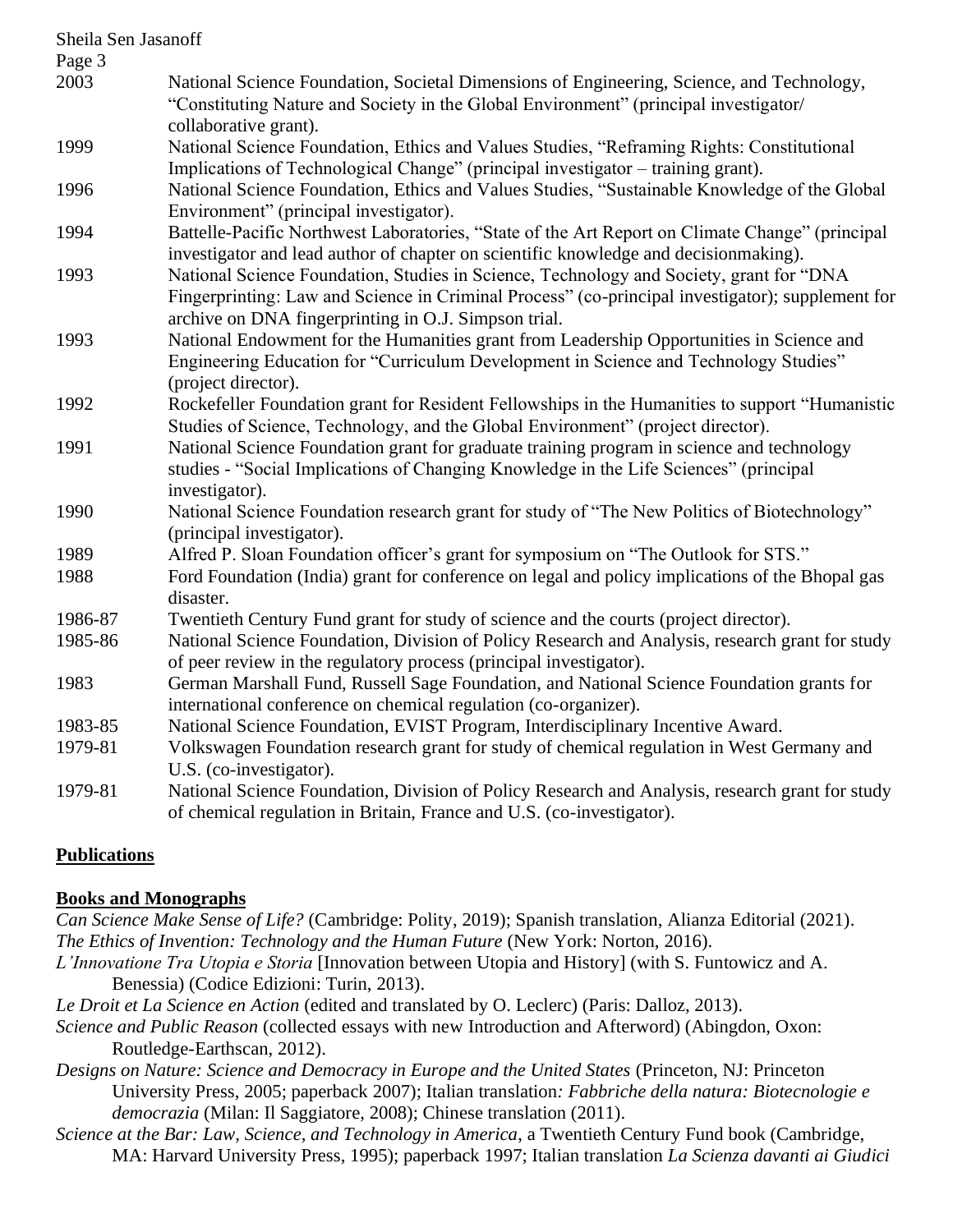Page 4

(Milan: Giuffré, 2001); Korean translation (Seoul: East-Asia Publishing, 2011); Japanese translation (2015).

*The Fifth Branch: Science Advisers as Policymakers* (Cambridge, MA: Harvard University Press, 1990); paperback1994; Chinese translation (Shanghai: Jiao Tong University Press, 2010).

*Risk Management and Political Culture* (New York: Russell Sage Foundation, 1986).

*Controlling Chemicals: The Politics of Regulation in Europe and the U.S.* (with R. Brickman and T. Ilgen) (Ithaca, NY: Cornell University Press, 1985).

# **Edited Books**

- Co-editor (with Sang-Hyun Kim)(with sole-authored introduction and conclusion), *Dreamscapes of Modernity: Sociotechnical Imaginaries and the Fabrication of Power* (Chicago: University of Chicago Press, 2015).
- Editor (with introduction, conclusion, and chapter), *Reframing Rights: Bioconstitutionalism in the Genetic Age* (Cambridge, MA: MIT Press, 2011).
- Co-editor (with Marybeth Long Martello) (with co-authored introduction, conclusion; sole-authored chapter), *Earthly Politics: Local and Global in Environmental Governance* (Cambridge, MA: MIT Press, 2004).
- Editor (with introduction, conclusion, and chapter), *States of Knowledge: The Co-Production of Science and Social Order* (London: Routledge, 2004; paperback edition 2007).
- Section Editor, Science and Technology Studies, *International Encyclopedia of the Social and Behavioral Sciences* (Oxford: Elsevier, 2001).
- Editor (with introduction), *Comparative Science and Technology Policy* (Cheltenham, Glos., UK: Edward Elgar, 1997).
- Co-Editor (with G. Markle, J. Petersen, T. Pinch), *Handbook of Science and Technology Studies* (Thousand Oaks, CA: Sage Publications, 1995).
- Editor (with introduction), *Learning from Disaster: Risk Management after Bhopal* (Philadelphia: University of Pennsylvania Press, 1994).

### **Articles and Book Chapters (\* indicates not first or sole author)**

"A Stress Test for Politics: A Comparative Perspective on Policy Responses to COVID-19" (with S. Hilgartner), in J. Grogan and A. Donald, eds., *Routledge Handbook on Law and the COVID-19 Pandemic* (London: Routledge, forthcoming 2022).

"The Biopolitics of CRISPR," in A. Gouw and T. Peters, eds., *CRISPR Revolution in Science, Religion, and Ethics* (Macmillan Palgrave, forthcoming 2021).

"Renewing the Future: Excluded Imaginaries in the Global Energy Transition" (with H. Simmet), *Energy Research and Social Science* Vol. 80 (2021), 102205, [https://doi.org/10.1016/j.erss.2021.102205.](https://doi.org/10.1016/j.erss.2021.102205)

\*"The Governance of Sociotechnical Transformations to Sustainability," (with S. Beck, A. Stirling, and C. Polzin), *Current Opinion in Environmental Sustainability* Vol. 49, pp. 143-152 (2021), [https://doi.org/10.1016/j.cosust.2021.04.010.](https://doi.org/10.1016/j.cosust.2021.04.010)

"The Vanishing Square: Civic Learning in the Internet Age," *Hastings Center Report*, Vol. 51, No. S1, *Supplement: Democracy in Crisis: Civic Learning and the Reconstruction of Common Purpose*, January‐ February 2021, pp. S5-S9, [https://doi.org/10.1002/hast.1222.](https://doi.org/10.1002/hast.1222)

"Humility in the Anthropocene," *Globalizations* (2021), DOI: [10.1080/14747731.2020.1859743.](https://doi.org/10.1080/14747731.2020.1859743)

"Ours Is the Earth: Science and Human History in the Anthropocene," *Journal of the Philosophy of History*, Vol. 4, No. 3 (2020), pp. 337-358, [https://doi.org/10.1163/18722636-12341447.](https://doi.org/10.1163/18722636-12341447)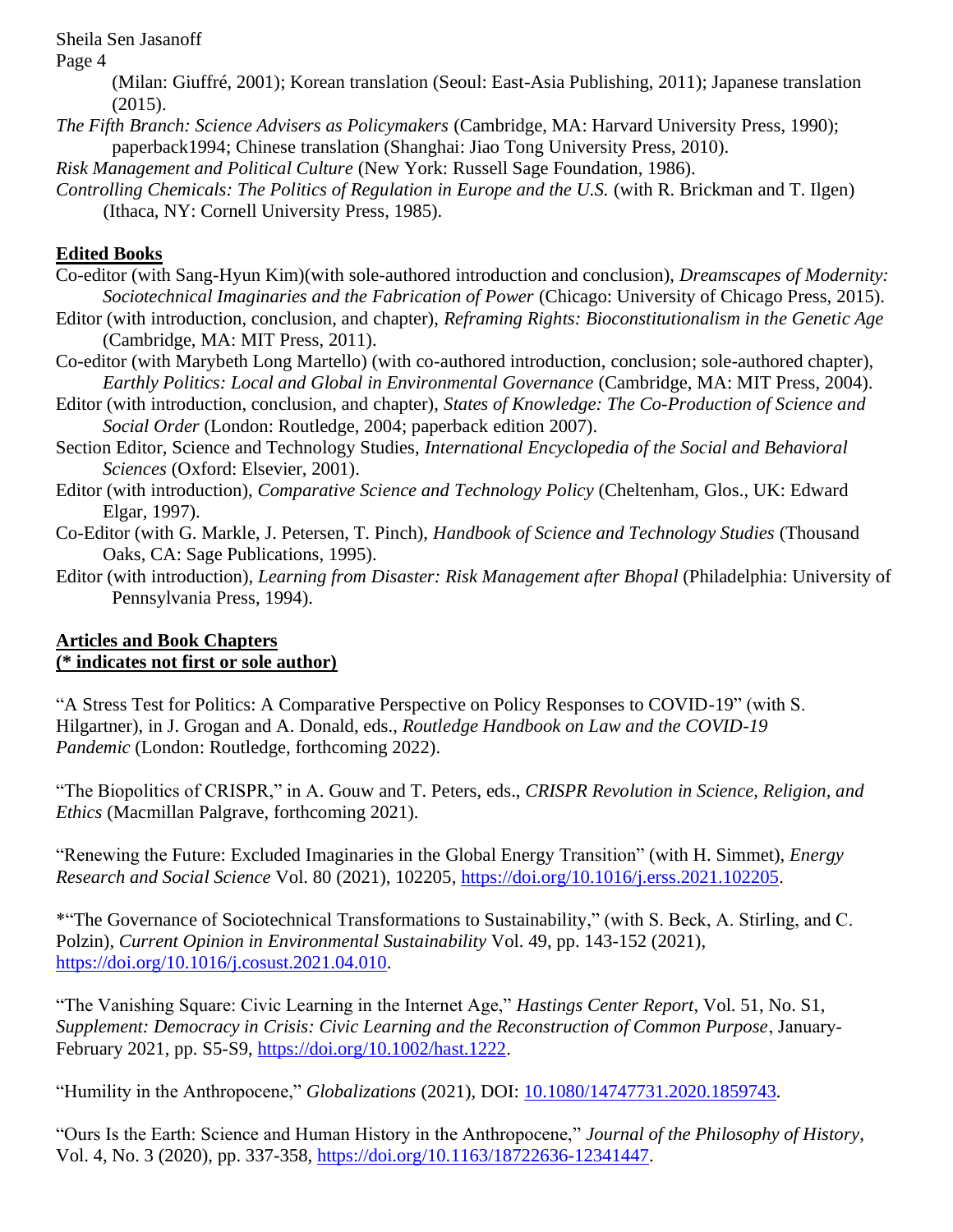"Pathologies of Liberty: Public Health Sovereignty and the Political Subject in the Covid-19 Crisis," *Cahiers Droit, Sciences et Technologies*, Vol. 11 (2020), pp. 125-149, [https://doi.org/10.4000/cdst.2982.](https://doi.org/10.4000/cdst.2982)

\*"Constitutionalism at the Nexus of Life and Law" (with J. B. Hurlbut and K. Saha), Introduction to Special Issue, *Science, Technology and Human Values* (2020), [https://doi.org/10.1177/0162243920921236.](https://doi.org/10.1177%2F0162243920921236)

\*"Bioconstitutional Imaginaries and the Comparative Politics of Genetic Self-knowledge" (with J. B. Hurlbut, I. Metzler, and L. Marelli), *Science, Technology, & Human Values* (2020), [https://doi.org/10.1177/0162243920921246.](https://doi.org/10.1177%2F0162243920921246)

"Imagined Worlds: The Politics of Future-Making in the 21st Century," in A. Wenger, U. Jasper, and M. Dunn Cavelty, eds., *The Politics and Science of Prevision: Governing and Probing the Future* (London: Routledge, 2020), pp. 27-44.

"Knowing Earth," in P. D. Tortell, ed., *Earth 2020: An Insider's Guide to a Rapidly Changing Planet* (Cambridge: Open Book, 2020), pp. 170-176, [https://www.openbookpublishers.com/10.11647/obp.0193.19.pdf.](https://www.openbookpublishers.com/10.11647/obp.0193.19.pdf)

"The Borderlands of Life: IVF Embryos and the Law in the United States, United Kingdom, and Germany" (with I. Metzler), *Science, Technology, & Human Values,* Vol. 45, No. 6, pp. 1001-1037 (2020), [https://doi.org/10.1177/0162243917753990.](https://doi.org/10.1177%2F0162243917753990)

"Language and Science in Science and Technology Studies," in D. R. Gruber and L. C. Olman, eds., *The Routledge Handbook of Language and Science* (London: Routledge, 2019), pp. 60-72.

"Science, Common Sense, and Judicial Power in U.S. Courts," *Daedalus* Vol. 147, No. 4, pp. 15–27 (2018), [https://doi.org/10.1162/daed\\_a\\_00517.](https://doi.org/10.1162/daed_a_00517)

"Constitutions of Modernity: Science, Risk, and Governable Subjects," in M. Weimer and A. de Ruijter, eds., *Regulating Risks in the EU: The Co-production of Expert and Executive Power* (Oxford: Hart Publishing, 2017), pp. 19-36.

"No Funeral Bells: Public Reason in a 'Post-Truth' Age" (with H. R. Simmet), *Social Studies of Science*, Vol. 47, No. 5, pp. 751-770 (2017), [https://doi.org/10.1177/0306312717731936.](https://doi.org/10.1177%2F0306312717731936)

"Virtual, Visible, and Actionable: Data Assemblages and the Sightlines of Justice," *Big Data & Society*, Vol. 4, No. 2 (2017), [https://doi.org/10.1177/2053951717724477.](https://doi.org/10.1177%2F2053951717724477)

\*"Panacea or Diagnosis? Imaginaries of Innovation and the 'MIT model' in Three Political Cultures," (with S. Pfotenhauer), *Social Studies of Science* Vol. 47, No. 6, pp. 783-810 (2017).

\*"Traveling Imaginaries: The 'Practice Turn' in Innovation Policy and the Global Circulation of Innovation Models" (with S. Pfotenhauer), in D. Tyfield, R. Lave, S. Randalls, et al., eds., *The Routledge Handbook of the Political Economy of Science* (London: Routledge, 2017), pp. 416-428.

"Science and Democracy," in U. Felt, C. Miller, L. Smith-Doerr, and R. Fouche, eds., *Handbook of Science and Technology Studies* (Cambridge, MA: MIT Press, 2017), pp. 259-287.

"Subjects of Reason: Goods, Markets and Competing Imaginaries of Global Governance," *London Review of International Law*, Vol. 4, No. 3 (2016), pp. 361-391.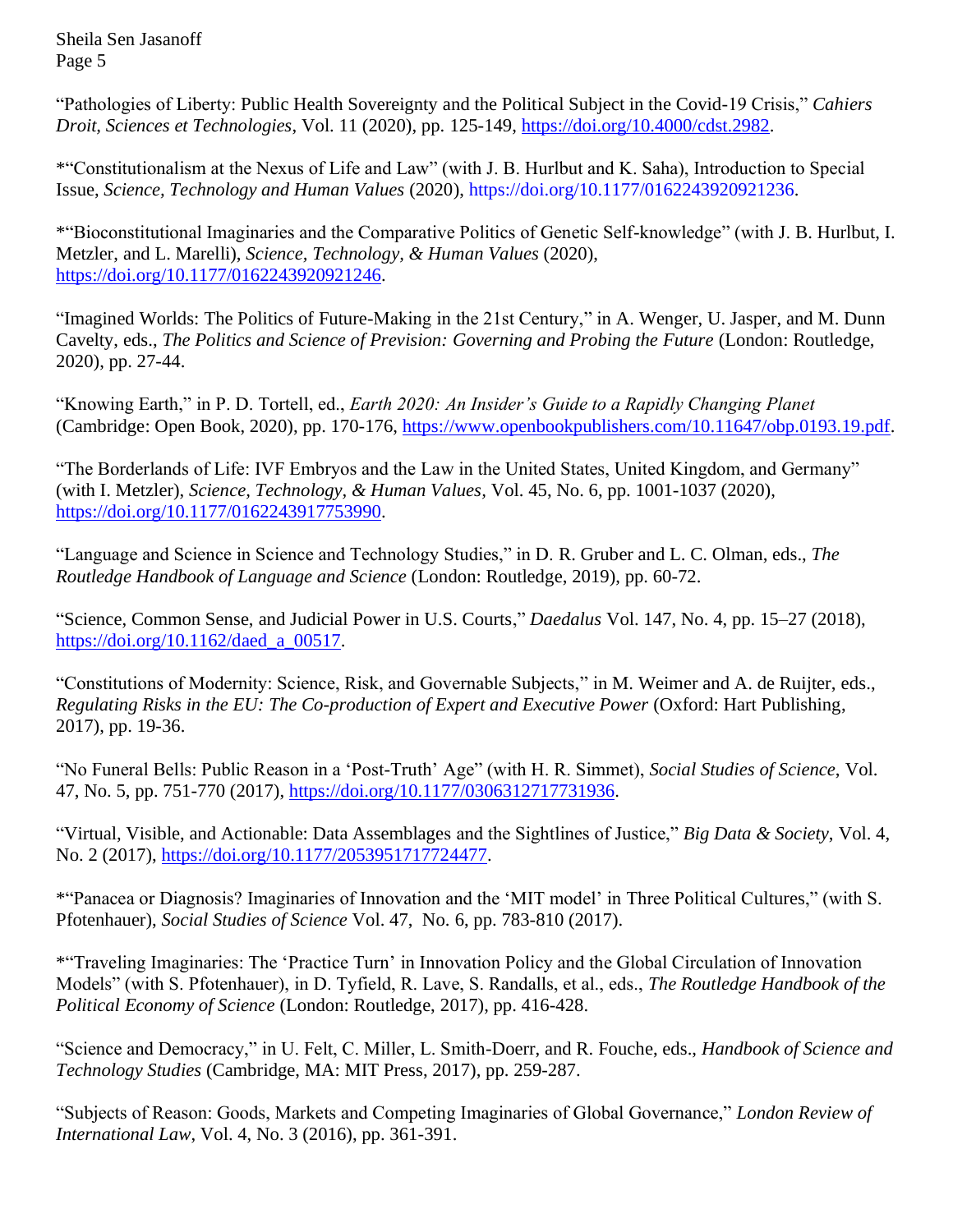"A Century of Reason: Experts and Citizens in the Administrative State," in S. Skowronek, S. M. Engel and B. Ackerman, eds., *The Progressives' Century* (New Haven: Yale University Press, 2016), pp. 382-404.

"Perfecting the Human: Post-human Imaginaries and Technologies of Reason," in J. B. Hurlbut and H. Tirosh-Samuelson, eds., *Perfecting Human Futures: Transhuman Visions and Technological Imaginations* (Berlin: Springer, 2016), pp. 73-95.

"Science and Technology Studies," in K. Bäckstrand and E. Lövbrand, eds., *Research Handbook on Climate Governance* (Cheltenham, Glos: Edward Elgar, 2015), pp. 36-48.

"Science and Law," *International Encyclopedia of Social and Behavioral Sciences* (Amsterdam: Elsevier, 2015).

"Serviceable Truths: Science for Action in Law and Policy," *Texas Law Review*, Vol. 93, pp. 1723-1749 (2015).

"Vulnerability and Development: Bhopal's Lasting Legacy," in A. Hommels, J. Mesman, and W. Bijker, eds., *Vulnerability in Technological Cultures: New Directions in Research and Governance* (Cambridge, MA: MIT Press, 2014), pp. 89-108.

"Fields and Fallows: The Normative Logics of STS," in A. Barry and G. Born, eds., *Interdisciplinarity: Reconfigurations of the Social and Natural Sciences* (Abingdon, Oxon: Routledge, 2013), pp. 99-118.

"Epistemic Subsidiarity: Coexistence, Cosmopolitanism, Constitutionalism," *European Journal of Risk Regulation*, Vol. 2 (2013), pp. 133-141.

"A World of Experts: Science and Global Environmental Constitutionalism," *Environmental Affairs Law Review* Vol. 40, No. 2 (2013), pp. 439-452.

"The Public of Public Reason" (Sarton Chair Lecture), *Sartoniana*, Vol. 25 (2012), pp. 17-36.

"Taking Life: Private Rights in Public Nature," in K. Sunder Rajan, ed., *Lively Capital: Biotechnologies, Ethics, and Governance in Global Markets* (Durham: Duke University Press, 2012), pp. 155-183.

"Constitutional Moments in Governing Science and Technology," *Science and Engineering Ethics*, Vol. 17, No. 4 (2011), pp. 621-638.

"The Politics of Public Reason," in P. Baert and F.D. Rubio, eds., *The Politics of Knowledge* (Abingdon: Routledge, 2011), pp. 11-32.

"The Practices of Objectivity in Regulatory Science," in C. Camic, N. Gross, and M. Lamont, eds., *Social Knowledge in the Making* (Chicago: University of Chicago Press, 2011), pp. 307-337.

"Cosmopolitan Knowledge: Climate Science and Global Civic Epistemology," in J. S. Dryzek, R. B. Norgaard, and D. Schlosberg, eds., *The Oxford Handbook of Climate Change and Society* (Oxford: Oxford University Press, 2011), pp. 129-143.

"Quality Control and Peer Review in Advisory Science," in J. Lentsch and P. Weingart, eds., *The Politics of Scientific Advice: Institutional Design for Quality Assurance* (Cambridge: Cambridge University Press, 2011), pp. 19-35; adapted and translated into Chinese in R. Frodeman, J. Britt Holbrook, C. Mitcham, Carl, and Hong Xiaonan, *Peer Review, Research Integrity, and the Governance of Science—Practice, Theory, and Current Discussions* (Beijing: People's Publishing House, 2012).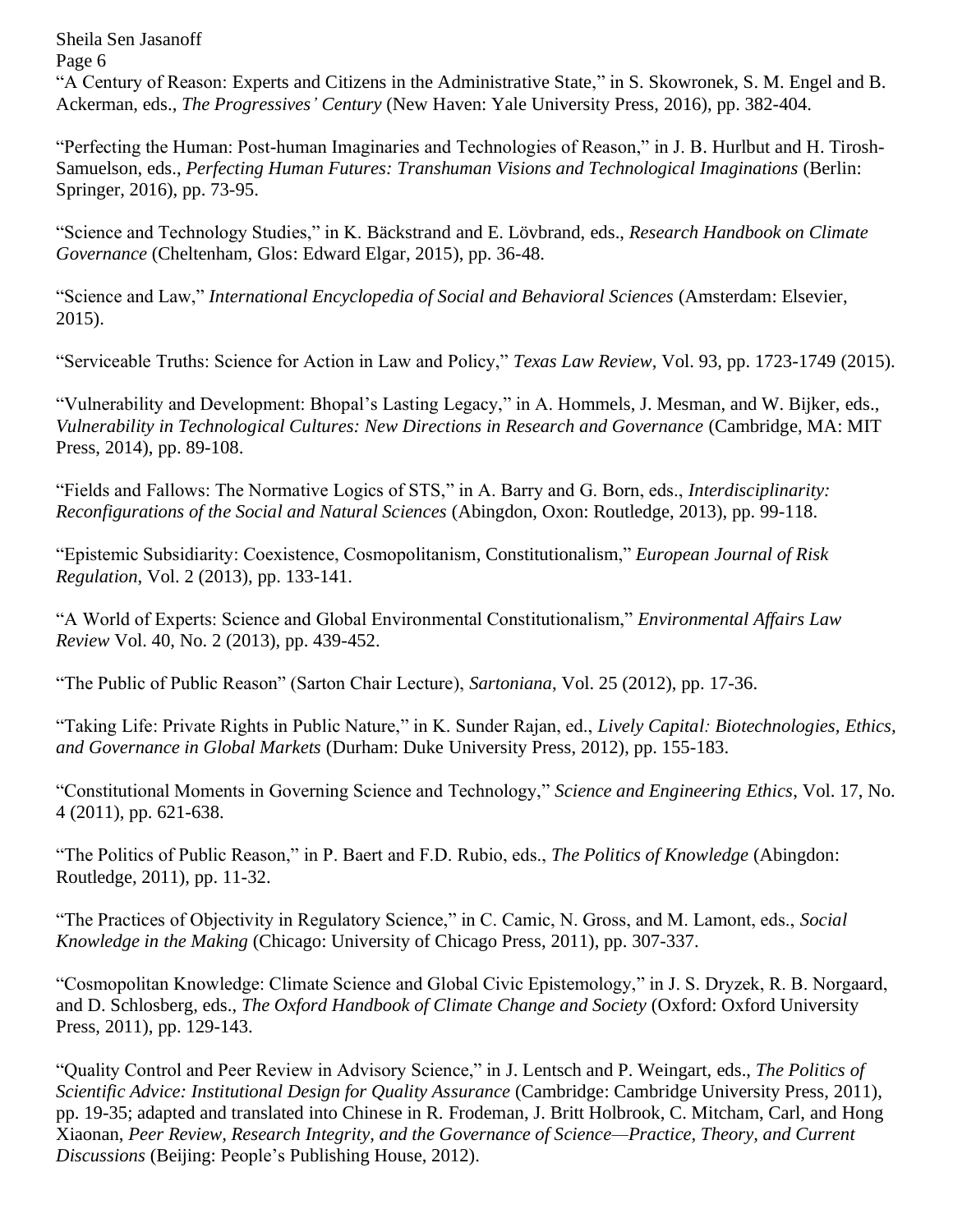"Thin Air," in M. Akrich, Y. Barthes, F. Muniesa, and P. Mustar, *Débordements: Mélanges offerts à Michel Callon* (Paris: Presses des Mines, 2010), pp. 191-202; adapted and translated as "Ensamblando el aire: una coproducción de materia y materia discutible," in O. Restrepo Forero, ed., *Proyecto Ensamblado en Colombia* (Bogotá: Universidad Nacional de Colombia, 2013), pp. 465-475.

"Dismantling Boundaries in Science and Technology Studies" (with P. Dear), *Isis: Journal of the History of Science in Society* Vol. 101, No. 4 (December 2010), pp. 759-774.

"A Field of Its Own: The Emergence of Science and Technology Studies," in R. Frodeman, J.T. Klein, and C. Mitcham, eds., *Oxford Handbook of Interdisciplinarity* (Oxford: Oxford University Press, 2010), pp. 191-205; revised and republished in R. Frodeman, J.T. Klein, and R. C. S. Pacheco, eds., *Oxford Handbook of Interdisciplinarity, 2d edition* (Oxford: Oxford University Press, 2017), pp. 173-187.

"An STS Scholar Reflects on Philosophy," in Robert Rosenberger, ed., *Five Questions in Philosophy of Science* (Copenhagen: Automatic Press/VIP, 2010), pp. 109-127.

"A Social Contract for the Life Sciences: The US Case," in S. Rodotà and M. Tallacchini, ed., *Trattato di Biodiritto* (2010), pp. 103-121

"A New Climate for Society," *Theory, Culture & Society,* Vol. 27, No. 2-3 (March/May 2010), pp. 233-253.

"Border Crossings: Social Sciences and Public Policy," Preface in A. Pereira and S. Funtowicz, eds., *Science for Policy* (Oxford: Oxford University Press, 2009), pp. xi-xxvi.

"Governing Innovation: The Social Contract and the Democratic Imagination," *Seminar* 597 (May 2009), pp. 16-25.

"Containing the Atom: Sociotechnical Imaginaries and Nuclear Regulation in the U.S. and South Korea" (with S-H. Kim), *Minerva*, Vol. 47, No. 2 (2009), pp. 119-146.

"Trading Uncertainties: The Transatlantic Divide in Regulating Biotechnology," *CESifo DICE Report*, Vol. 6, No. 2 (2008), pp. 36-43.

"Representation and Re-Presentation in Litigation Science," *Environmental Health Perspectives*, Vol. 116, No. 1 (2008), pp. 123-129.

"Making Order: Law and Science in Action," in E. Hackett et al., eds., *Handbook of Science and Technology Studies*, 3rd ed. (Cambridge, MA: MIT Press, 2007), pp. 761-786.

"Bhopal's Trials of Knowledge and Ignorance," *Isis*, Vol. 98, No. 2 (June 2007), pp. 344-350; revised and expanded in *New England Law Review*, Vol. 42, No. 4, (2008), pp. 679-692.

"Risk in Hindsight: Constructing a Politics of Resilience," in I. Richter, S. Berking, and R. Müller-Schmid, eds., *Risk Society and the Culture of Precaution* (London: Macmillan, 2006), pp. 28-46; adapted and reprinted as

"Beyond Calculation: A Democratic Response to Risk," in A. Lakoff, ed., *Disaster and the Politics of Intervention* (New York: SSRC/Columbia University Press, 2009).

"Transparency in Public Science: Purposes, Reasons, Limits," *Law and Contemporary Problems*, Vol. 69, No. 3 (2006), pp. 21-45.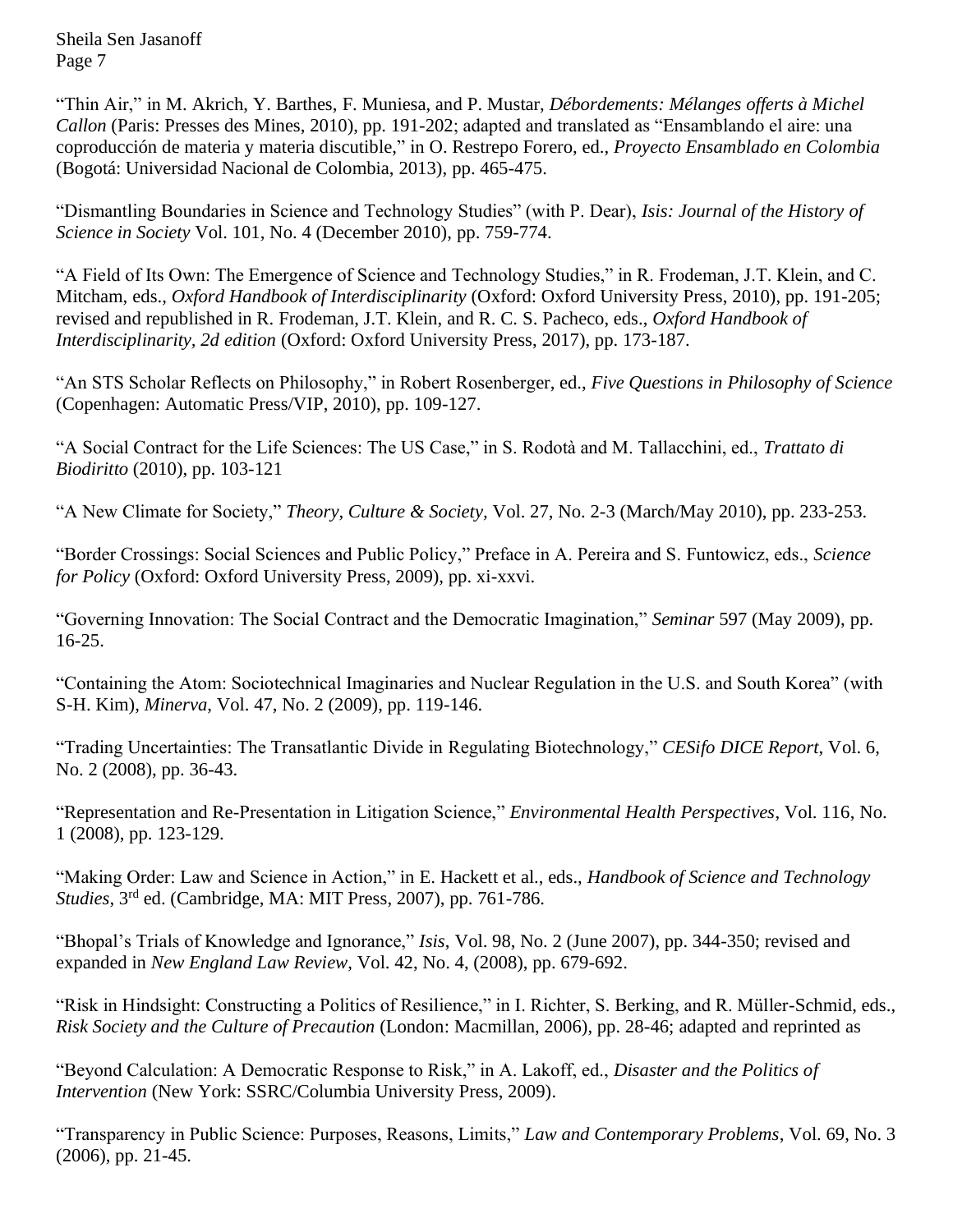"Biotechnology and Empire: The Global Power of Seeds and Science," *Osiris*, Vol. 21, No. 1 (2006), pp. 273- 292; adapted and reprinted in M. Mayer, M. Carpes and R. Knoblich, *The Global Politics of Science and Technology, Volume I (Global Power Shift)* (Berlin: Springer, 2014), pp. 201-225.

"Just Evidence: The Limits of Science in the Legal Process," *Journal of Law, Medicine & Ethics*, Vol. 34, No. 2 (2006), pp. 328-341.

"Technology as a Site and Object of Politics," in R. Goodin and C. Tilly, eds., *Oxford Handbook of Contextual Political Analysis* (Oxford: Oxford University Press, 2006), pp.745-763; Korean translation *Creation and Criticism*, Vol. 38, No. 2 (2010), pp. 337-364.

"The Value of *Legality* in Environmental Action," in J. Bauer, ed., *Forging Environmentalism: Justice, Livelihood, and Contested Environments* (Armonk, NY: ME Sharpe, 2006), pp.329-346.

"Science and Environmental Citizenship," in P. Dauvergne, ed., *Handbook of Global Environmental Politics* (Cheltenham, UK: Edward Elgar, 2005), pp. 365-382.

"In the Democracies of DNA: Ontological Uncertainty and Political Order in Three States," *New Genetics and Society*, Vol. 24, No. 2 (2005), pp. 139-155.

"Restoring Reason: Causal Narratives and Political Culture," in B. Hutter and M. Power, eds., *Organizational Encounters with Risk* (Cambridge: Cambridge University Press, 2005), pp. 209-232.

"Judgment under Siege: The Three-Body Problem of Expert Legitimacy," in P. Weingart and S. Maasen, eds., *Democratization of Expertise? Exploring Novel Forms of Scientific Advice in Political Decision-Making*, Sociology of the Sciences Yearbook (Dordrecht: Kluwer, 2005), pp. 209-224.

"Let Them Eat Cake: GM Foods and the Democratic Imagination," in M. Leach, I. Scoones and B. Wynne, eds., *Science and Citizens* (London: Zed Books, 2005), pp. 183-199.

"Adjudicating the GM Food Wars: Science, Risk, and Democracy in World Trade Law" (co-authored with D. Winickoff, L. Busch, R. Grove-White, and B. Wynne), *Yale Journal of International Law*, Vol. 30 (2005), pp. 81-123.

"Law's Knowledge: Science for Justice in Legal Settings," in *American Journal of Public Health*, Vol. 95, No. S11 (2005), pp. S49-S58; adapted as "The Epistemic Discretion of Judges and *Daubert*'s Legacy," in A. Santosuosso et al., eds., *Science, Law and the Courts in Europe* (Pavia: Collegio Ghisleri, 2004), pp. 37-53.

"DNA's Identity Crisis," in D. Lazer, ed., *DNA and the Criminal Justice System: The Technology of Justice* (Cambridge, MA: MIT Press, 2004), pp. 337-355.

"Welfare State or Welfare Court: Asbestos Litigation in Comparative Perspective" (with D. Perese), J*ournal of Law and Policy*, Vol. XII, No. 2 (2004), pp. 619-639.

"(No) Accounting for Expertise?" *Science and Public Policy*, Vol. 30, No. 3 (2003), pp. 157-162.

"In a Constitutional Moment: Science and Social Order at the Millennium," in B. Joerges and H. Nowotny, eds., *Social Studies of Science and Technology: Looking Back, Ahead*, Yearbook of the Sociology of the Sciences (Dordrecht: Kluwer, 2003), pp. 155-180.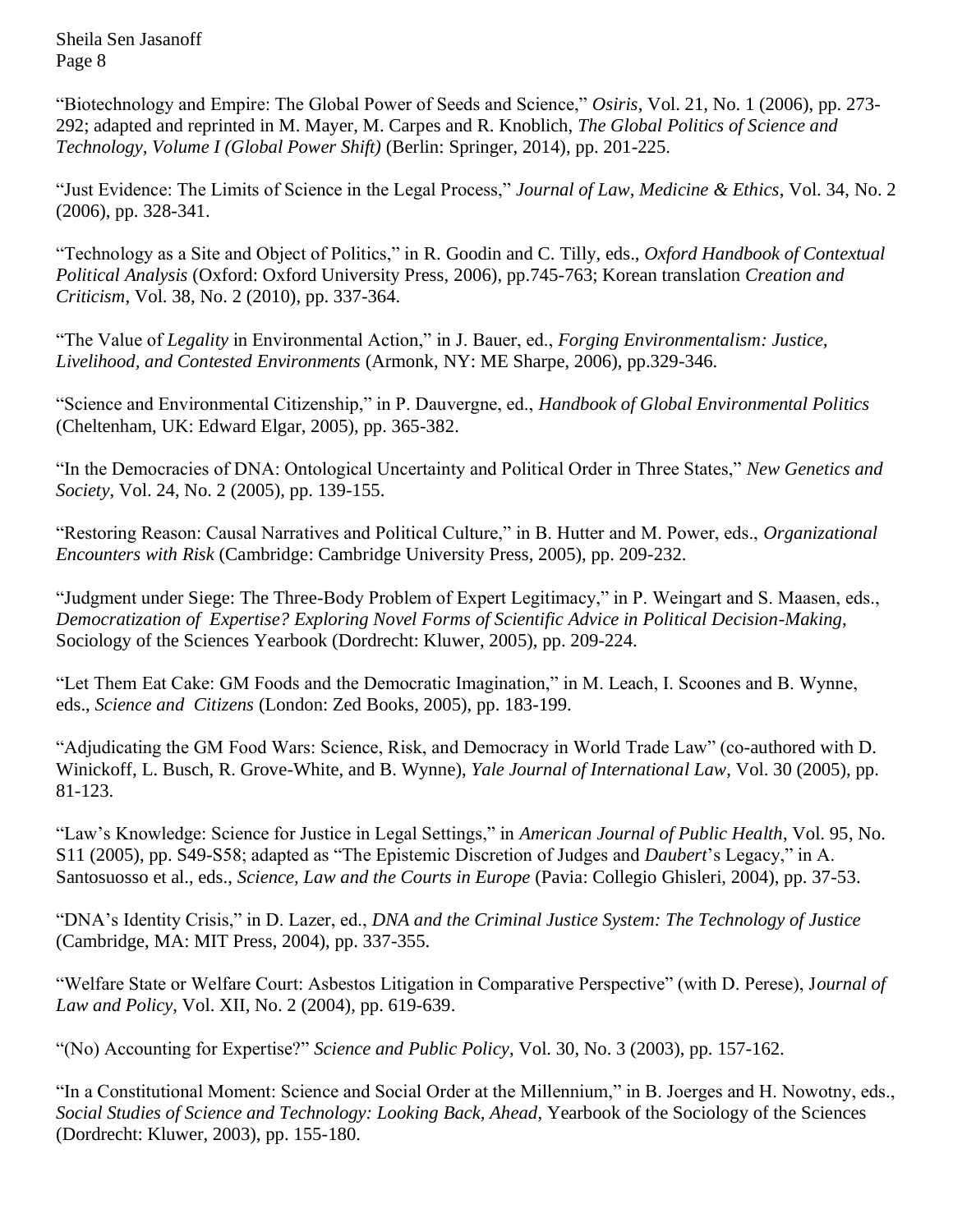"Technologies of Humility: Citizen Participation in Governing Science," *Minerva*, Vol. 41 (2003), pp. 223-244; reprinted in A. Bogner and H. Torgersen, eds., *Wozu Experten? Ambivalenzen der Beziehung von Wissenschaft und Politik* (Wiesbaden: Verlag fur Sozialwissenschaften, 2005), pp. 370-389; adapted and reprinted in C. Mitcham, ed., *Encyclopedia of Science, Technology, and Ethics* (New York: Macmillan Reference, 2005), p. xix-xxvi; reprinted in D.M. Kaplan, *Readings in the Philosophy of Technology* (p, MD: Rowman and Littlefield, 2009), pp. 570-583.

"A Living Legacy: The Precautionary Ideal in American Law," in J. Tickner, ed., *Precaution, Environmental Science, and Preventive Public Policy* (Washington, DC: Island Press, 2003), pp. 227-240.

"New Modernities: Reimagining Science, Technology, and Development," *Environmental Values* (Special Issue on *Science, Development and Democracy*), Vol. 11, No. 3 (2002), pp. 253-276.

"Citizens at Risk: Cultures of Modernity in Europe and the U.S.," *Science as Culture* , Vol. 11, No. 3 (2002), pp. 363-380.

"The Life Sciences and the Rule of Law," *Journal of Molecular Biology*, Vol. 319, No. 4 (2002), pp. 891-899.

"Science and the Statistical Victim: Modernizing Knowledge in Breast Implant Litigation," *Social Studies of Science*, Vol. 32, No. 1 (2002), pp. 37-70; translated into French as "La science et la victime statistique: Moderniser la connaissance dans les litiges liés aux implants mammaires," *Revue d'Anthropologie des Connaisances* Vol. 6, No. 3 (2012/13), pp. 677-716.

"Hidden Experts: Judging Science after *Daubert,"* in V. Weil, ed., *Trying Times: Science and Responsibilities after Daubert*, Chicago, Illinois Institute of Technology (2001), pp. 30-47.

"Ordering Life: Law and the Normalization of Biotechnology," *Politeia*, Vol. XVII, No. 62 (2001), pp. 34-50.

"Image and Imagination: The Formation of Global Environmental Consciousness," in P. Edwards and C. Miller, eds., *Changing the Atmosphere: Expert Knowledge and Environmental Governance* (Cambridge, MA: MIT Press, 2001), pp. 309-337.

"Judicial Fictions: The Supreme Court's Quest for Good Science," *Society*, Vol. 38, No. 4 (2001), pp. 27-36.

"Technological Risk and Cultures of Rationality," in National Research Council, *Incorporating Science, Economics, and Sociology in Developing Sanitary and Phytosanitary Standards in International Trade*, Proceedings of a Conference (Washington, DC: National Academy Press, 2000), pp. 65-84.

"The 'Science Wars' and American Politics," in M. Dierkes and C. v. Grote, eds., *Between Understanding and Trust: The Public, Science, and Technology* (Reading, UK: Harwood Academic, 2000), pp. 39-59.

"STS and Public Policy: Getting Beyond Deconstruction," *Science, Technology and Society*, Vol. 4, No. 1 (1999), pp. 59-72.

"The Songlines of Risk," *Environmental Values*, Vol. 8 (1999), pp. 135-152.

"Contingent Knowledge: Implications for Implementation and Compliance," in H. Jacobson and E. Brown Weiss, eds., *Engaging Countries: Strengthening Compliance with International Environmental Accords* (Cambridge, MA: MIT Press, 1998), pp. 63-87.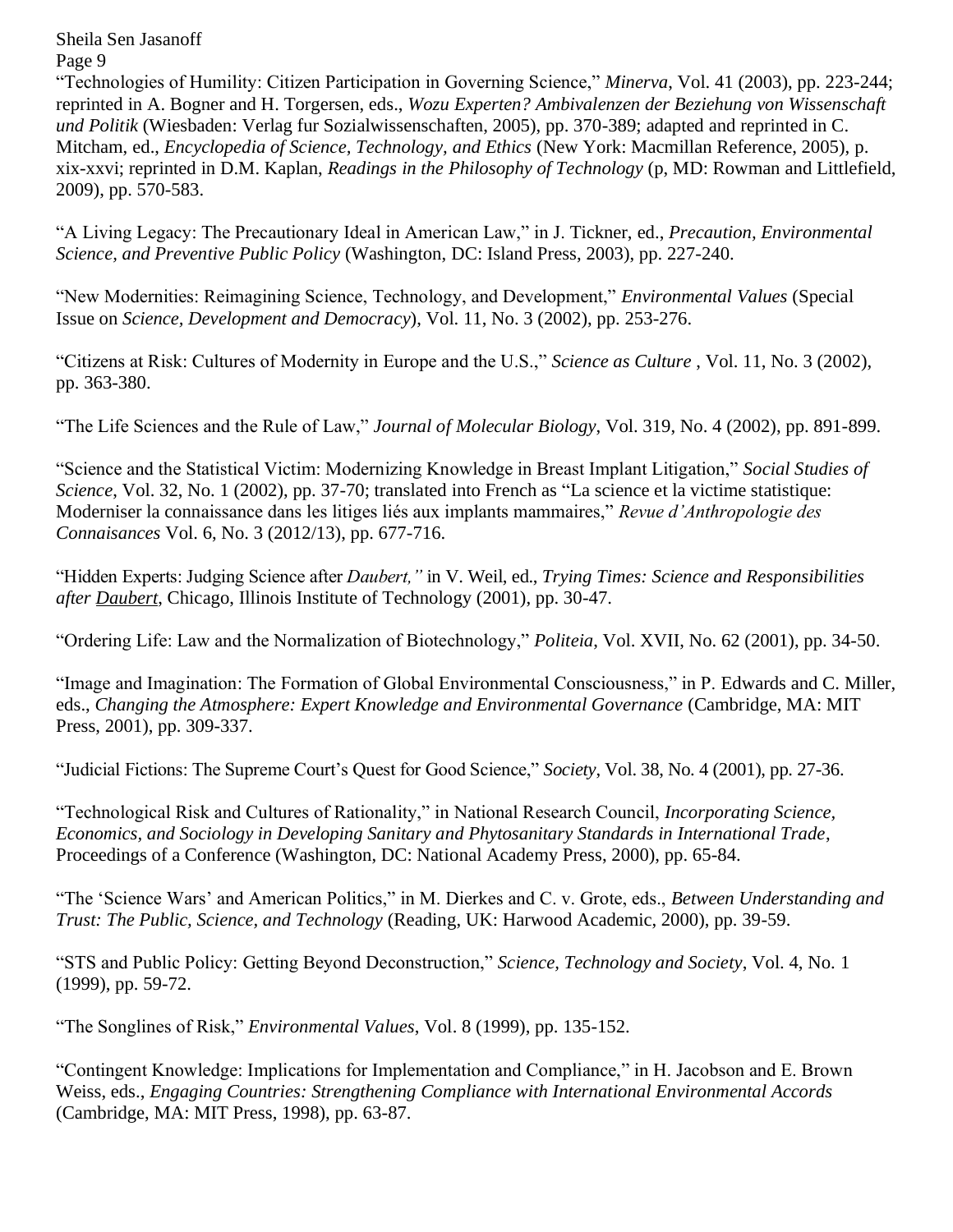"Expert Games in Silicone Gel Breast Implant Litigation," in M. Freeman and H. Reece, eds., *Science in Court* (London: Dartmouth, 1998), pp. 83-107.

"The Eye of Everyman: Witnessing DNA in the Simpson Trial," *Social Studies of Science*, Vol. 28, No. 5-6 (1998), pp. 713-740.

"Coming of Age in Science and Technology Studies," *Science Communication*, Vol. 20, No. 1 (1998), pp. 91- 98.

"The Political Science of Risk Perception," *Reliability Engineering and System Safety*, Vol. 59, No. 1 (1998), pp. 91-99.

"Science and Decisionmaking" (with B. Wynne and contributing authors), in S. Rayner and E.L. Malone, eds., *Human Choice and Climate Change* (Washington, DC: Battelle Press, 1998), pp. 1-87.

"Science and Judgment in Environmental Standard-setting," *Applied Measurement in Education*, Vol. 11, No. 1 (1998), pp. 107-120.

"Harmonization: The Politics of Reasoning Together," in R. Bal and W. Halffman, eds., *The Politics of Chemical Risk: Scenarios for a Regulatory Future* (Dordrecht, NL: Kluwer, 1997), pp. 173-194.

"Civilization and Madness: The Great BSE Scare of 1996," *Public Understanding of Science*, Vol. 6 (1997), pp. 221-232.

"NGOs and the Environment: From Knowledge to Action," *Third World Quarterly*, Vol. 18, No. 3 (1997), pp. 579-594; reprinted in T.G. Weiss, ed., *Beyond UN Subcontracting: Task-Sharing with Regional Security Arrangements and Service-providing NGOs* (New York: St. Martin's Press, 1998), pp. 203-223.

"Research Subpoenas and the Sociology of Knowledge," *Law and Contemporary Problems*, Vol. 59, No. 3 (1996), pp. 95-118.

"Compelling Knowledge in Public Decisions," in L.A. Brooks and S. VanDeveer, eds., *Saving the Seas: Values, Scientists, and International Governance* (College Park, MD: Maryland Sea Grant, 1996), pp. 229-252.

"Knowledge and Distrust: The Dilemma of Environmental Democracy," *Issues in Science and Technology*, Vol. 13, No. 1 (1996), pp. 63-70.

"Science and Norms in International Environmental Regimes," in F.O. Hampson and J. Reppy, eds., *Earthly Goods: Environmental Change and Social Justice* (Ithaca, NY: Cornell University Press, 1996), pp. 173-197.

"Is Science Socially Constructed -- And Can It Still Inform Public Policy?", *Science and Engineering Ethics*, Vol. 2, No. 3 (1996), pp. 263-276.

"Beyond Epistemology: Relativism and Engagement in the Politics of Science," *Social Studies of Science*, Vol. 26, No. 2 (1996), pp. 393-418.

"Product, Process, or Programme: Three Cultures and the Regulation of Biotechnology," in M. Bauer, ed., *Resistance to New Technology* (Cambridge: Cambridge University Press, 1995), pp. 311-331.

"Boundary Exercises: The Making of Good Science in the Regulatory Process," *Shepard's Expert and Scientific Evidence*, Vol. 2, No. 1 (1994), pp. 25-40.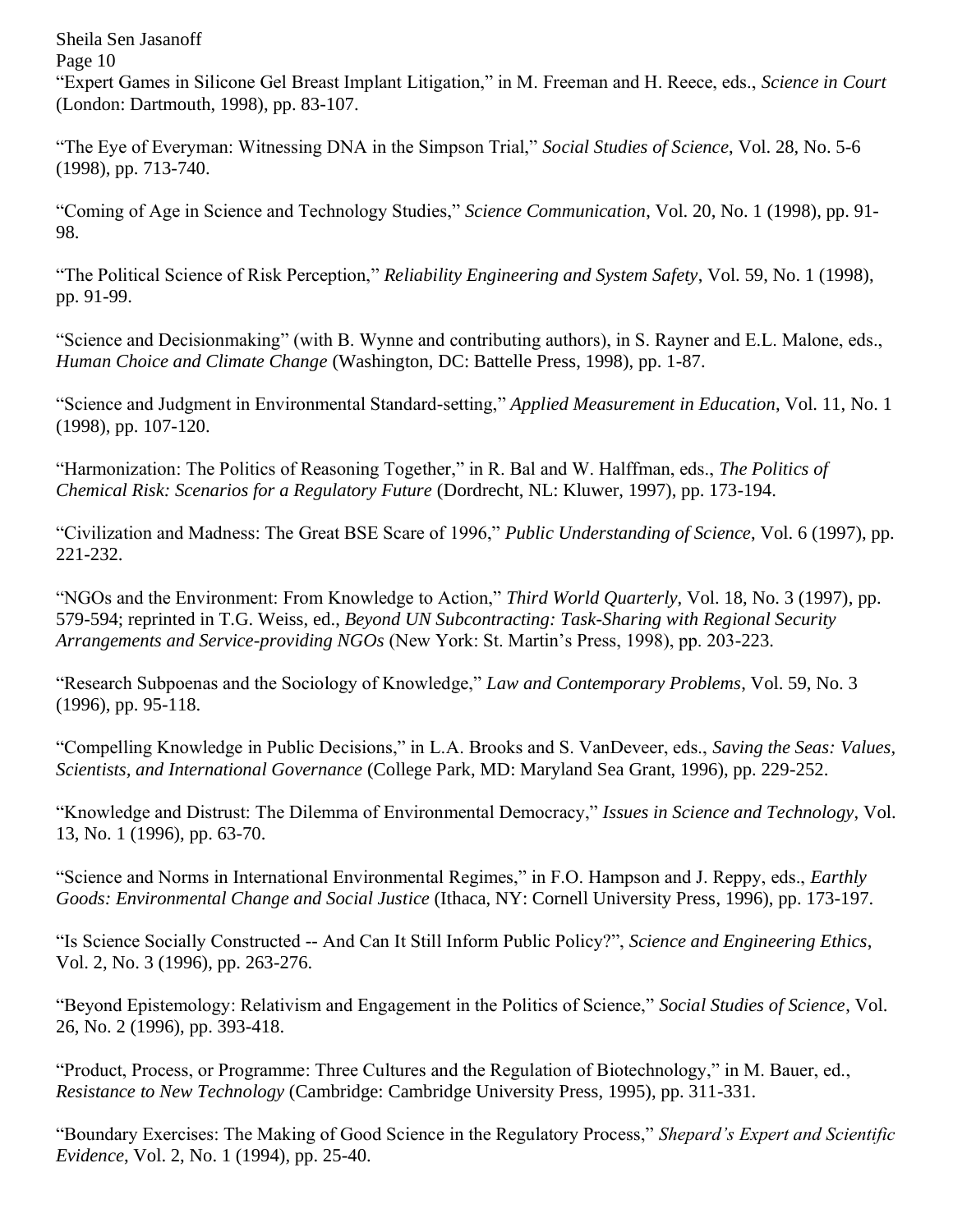"Innovation and Integrity in Biomedical Research," *Academic Medicine*, Vol. 68, No. 9 (1993), pp. S91-S95.

"Bridging the Two Cultures of Risk Analysis," *Risk Analysis*, Vol. 13, No. 2 (1993), pp. 123-129; adapted and abbreviated as "Relating Risk Assessment and Risk Management," *EPA Journal*, January-March 1993, pp. 35- 37.

"Procedural Choices in Regulatory Science," *RISK - Issues in Health and Safety*, Vol. 4, No. 2 (1993), pp. 143- 160; adapted and reprinted in *Technology in Society*, Vol. 17, No. 3 (1995), pp. 279-293.

"India at the Crossroads in Global Warming Policy," *Global Environmental Change*, Vol. 3, No. 1 (1993), pp. 32-52.

"Science, Politics, and the Renegotiation of Expertise at EPA," *Osiris*, Vol. 7 (1992), pp. 195-217.

"Pluralism and Convergence in International Science Policy," in N. Keyfitz, ed., *Science and Sustainability: Selected Papers on IIASA's 20th Anniversary* (Laxenburg, Austria: IIASA, 1992), pp. 157-180; reprinted in H. Nowotny and K. Taschwer, eds., *The Sociology of Science* (Cheltenham, UK: Edward Elgar, forthcoming).

"What Judges Should Know about the Sociology of Science," *Jurimetrics*, Vol. 32, No. 3 (1992), pp. 345-359; adapted and updated in *Judicature*, Vol. 77, No. 2 (1993), pp. 77-82.

"Knowledge, Responsibility, and the Safe Use of Chemicals," in M.L. Richardson, ed., *Risk Management of Chemicals* (London: Royal Society of Chemistry, 1992), pp. 337-351.

"Acceptable Evidence in a Pluralistic Society," in R. Hollander and D. Mayo, eds., *Acceptable Evidence: Science and Values in Hazard Management* (New York: Oxford University Press, 1991), pp. 29-47.

"Does Public Understanding Influence Public Policy?" *Chemistry and Industry*, No. 17 (1991), pp. 537-540.

"Cross-National Differences in Policy Implementation," *Evaluation Review*, Vol. 15, No. 1 (1991), pp. 103- 119.

"American Exceptionalism and the Political Acknowledgment of Risk," *Daedalus*, Vol. 119, No. 4 (1991), pp. 61-81; reprinted in E.J. Burger, Jr., ed., *Risk* (Ann Arbor, MI: University of Michigan Press, 1993), pp. 61-81.

"Judicial Construction of New Scientific Evidence," in P.T. Durbin, ed., *Critical Perspectives on Nonacademic Science and Engineering* (Bethlehem, PA: Lehigh University Press, 1991), pp. 215-238; adapted as "Science on the Witness Stand," *Issues in Science and Technology*, Vol. 6, No. 1, (1989), pp. 80-87.

"Public Science for Public Policy," *Technology Review*, Vol. 92, No. 2, February/March 1989, pp. 26, 28, 78.

"Public Participation in Science Policy," *Chemistry in Britain*, Vol. 25, No. 4, (1989), pp. 368-370.

"The Problem of Rationality in U.S. Health and Safety Regulation," in R. Smith and B. Wynne, eds., *Expert Evidence: Interpreting Science in the Law* (London: Routledge, 1989), pp. 151-183.

"Reasoning About Risk," in M.L. Richardson, ed., *Risk Assessment of Chemicals in the Environment* (London: Royal Society of Chemistry. 1988), pp. 92-113.

"The Bhopal Disaster and the Right to Know," *Social Science and Medicine*, Vol. 24 (1988), pp. 1113-1123.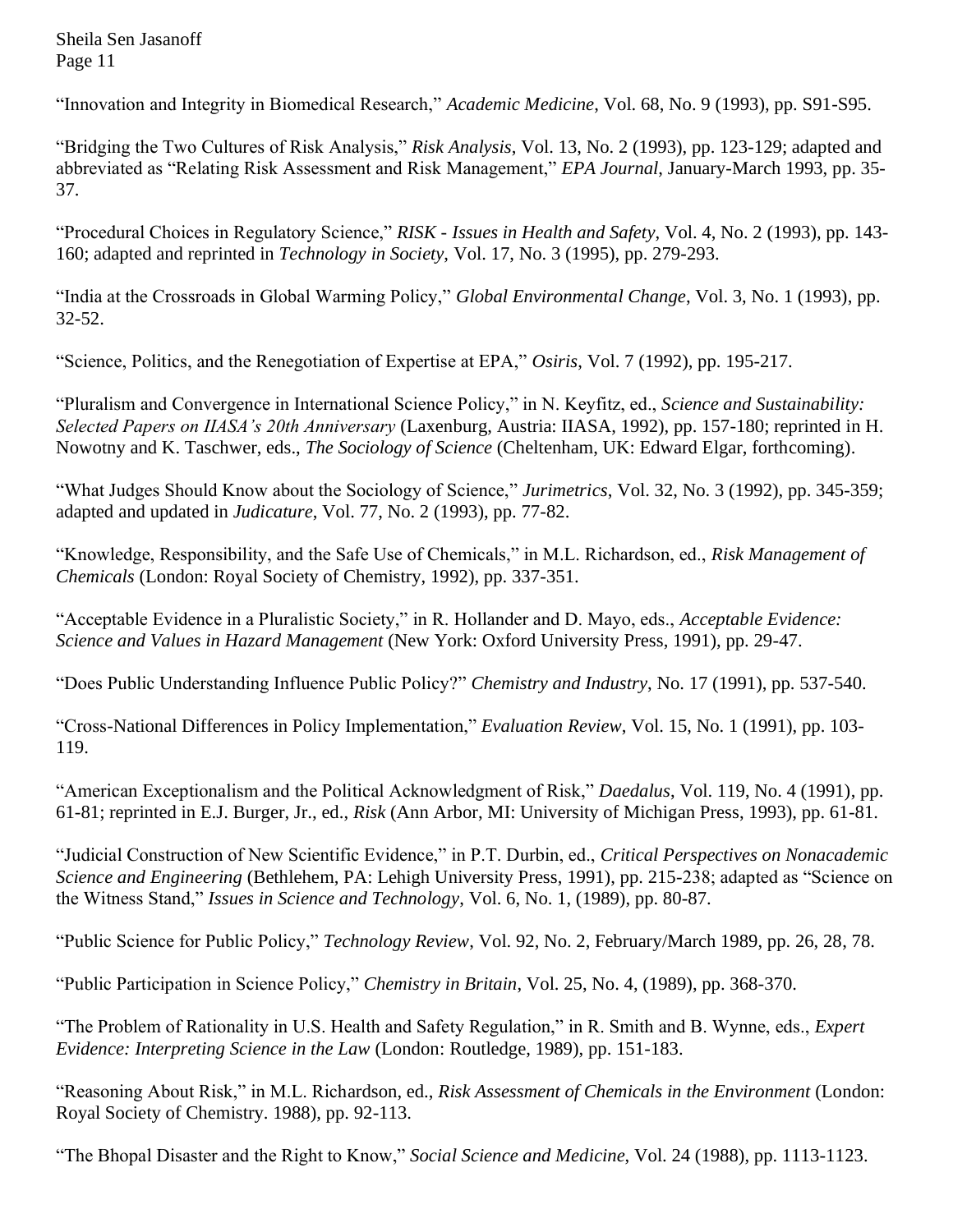"Judicial Gatekeeping in the Management of Hazardous Technologies," *Journal of Management Studies*, Vol. 25, No. 4 (1988), pp. 353-371; adapted as "Law's Divided Response to Risk," in A. Flores, ed., *Ethics and Risk Management in Engineering*. (University Press of America, 1989), pp. 93-115.

"Biology and the Bill of Rights: Can Science Reframe the Constitution?" *American Journal of Law and Medicine*, Vol. 13 (1987), pp. 249-289.

"EPA's Regulation of Daminozide: Unscrambling the Messages of Risk," *Science, Technology, and Human Values*, Vol. 12, Nos. 3/4 (1987), pp. 116-124.

"Cultural Aspects of Risk Assessment in Britain and the United States," in B.B. Johnson and V.T. Covello, eds., *The Social and Cultural Construction of Risk* (New York: Reidel Press, 1987), pp. 359-397.

"Contested Boundaries in Policy-Relevant Science" *Social Studies of Science*, Vol. 17, No. 2 (1987), pp. 195- 230.

"Science and the Courts: Advice for a Troubled Marriage," *Natural Resources and Environment*, Vol. II, No. 3 (1986), pp. 3-5, 51-52.

"Comparative Risk Assessment: The Lessons of Cultural Variation," in M.L. Richardson, ed., *Toxic Hazard Assessment of Chemicals* (London: Royal Society of Chemistry, 1986), pp. 259-281.

"Managing India's Environment: New Opportunities, New Perspectives, *Environment*, Vol. 28, No. 8 (1986), pp. 12-16, 31-38.

"Risk, Uncertainty, and the Legal Process," in W.Y. Garner et al., eds., *Evaluation of Pesticides in Ground Water*, ACS Symposium Series 315 (Washington, D.C.: American Chemical Society, 1986), pp. 462-475; reprinted in D. Chubin and E. Chu, eds. *Science off the Pedestal: Social Perspectives on Science and Technology* (Belmont, CA: Wadsworth Publishing, 1988), pp. 41-51.

"Peer Review in the Regulatory Process," *Science, Technology, and Human Values*, Vol. 10., No. 52 (1985), pp. 20-32.

"The Misrule of Law at OSHA," in D. Nelkin, ed., *The Language of Risk* (Beverly Hills, CA: Sage Publications, 1985), pp. 155-178.

"Remedies Against Hazardous Exports: Compensation, Products Liability and Criminal Sanctions," in J. Ives, ed., *The Export of Hazards: Trans-national Corporations and Environmental Control Issues* (London: Routledge & Kegan Paul, 1985), pp. 142-160; also published in *Multinational Monitor*, Vol. 5, No. 9 (1984), pp. 14-17.

"Legitimating Private Sector Risk Analysis: A U.S.-European Comparison," in C. Whipple and V. Covello, eds., *Risk Analysis in the Private Sector* (New York: Plenum Press, 1985), pp. 233-242.

"Technological Innovation in a Corporatist State: The Case of Biotechnology in the Federal Republic of Germany," *Research Policy*, Vol. 14 (1985), pp. 23-38.

"Compensation Issues Related to LP/HC Events: The Case of Toxic Chemicals," in R. Waller and V. Covello, eds., *Low-Probability, High-Consequence Risk Analysis* (New York: Plenum Press, 1984), pp. 361-371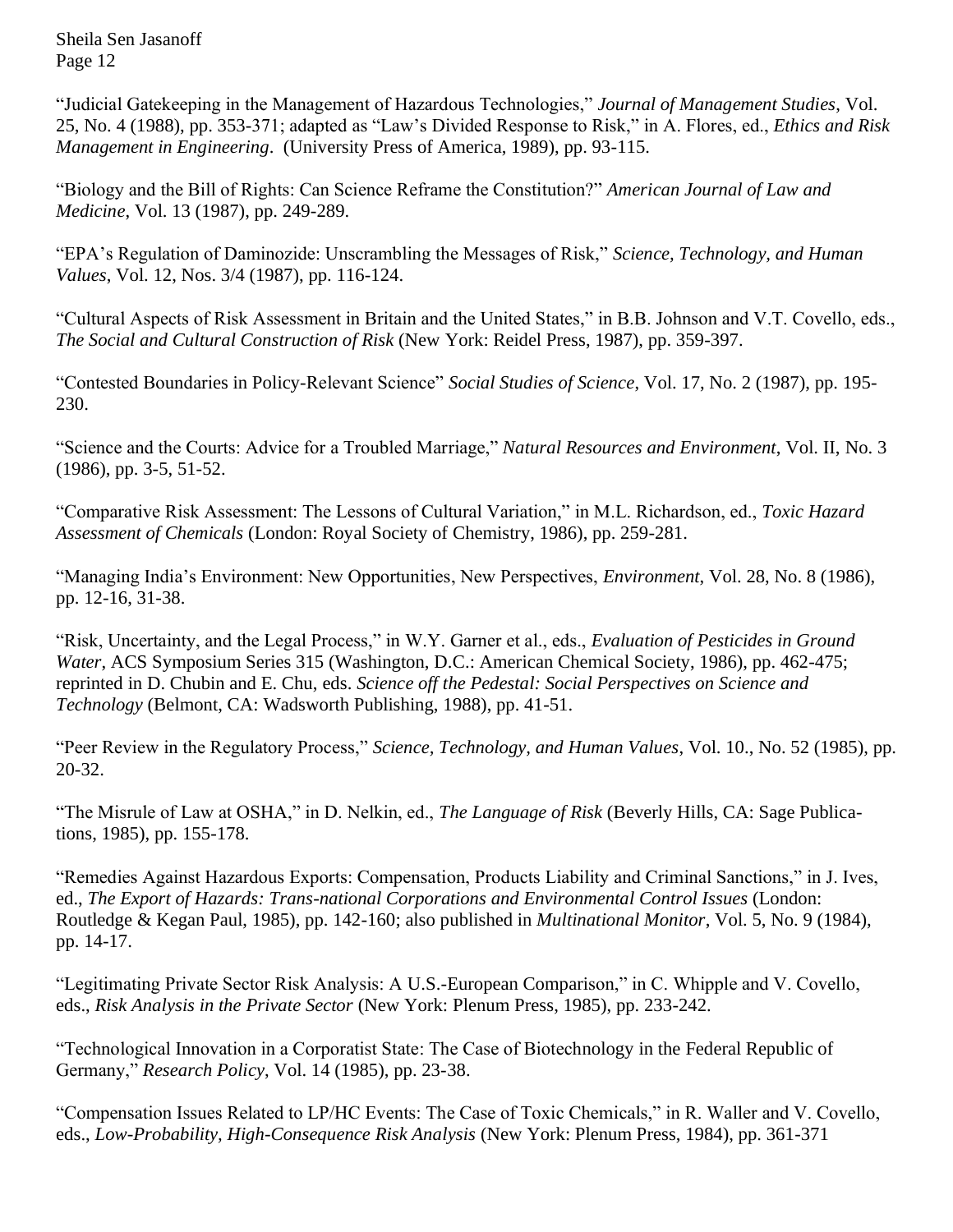Sheila Sen Jasanoff Page 13 "Negotiation or Cost-Benefit Analysis: A Middle Road for U.S. Policy?" *The Environmental Forum*, Vol. 2 (1983), pp. 37-43.

"Science and the Limits of Administrative Rule-Making: Lessons From the OSHA Cancer Policy," *Osgoode Hall Law Journal*, Vol. 20 (1982), pp. 536-561.

"Science, Technology and the Limits of Judicial Competence" (with D. Nelkin), *Science*, Vol. 214, pp. 1211- 1215 (1981). Reprinted in *Jurimetrics*, Vol. 11 (Spring 1982); *American Bar Association Journal*, Vol. 68 (1982); W.A. Thomas, ed., *Science and Law: An Essential Alliance* (Boulder, CO: Westview Press, 1983); R.W. Lake, ed., *Resolving Locational Conflict* (New Brunswick, NJ: Center for Urban Policy Research, 1987).

"Concepts of Risk and Safety in Toxic Substances Regulation: A Comparison of France and the United States" (with R. Brickman), *Policy Studies Journal*, Vol. 9, pp. 394-403 (1980); reprinted in D.E. Mann, ed., *Environmental Policy Formation* (Lexington, MA: Lexington Books, 1981).

### **Editorials and Short Commentaries**

"A Stress Test for Politics: Insights from the Comparative Covid Response Project (CompCoRe) 2020," (with S. Hilgartner), "Power and the COVID-19 Pandemic," *Verfassungsblog Symposium, <https://verfassungsblog.de/>* (forthcoming).

"Was 'science' on the ballot?" (with S. Hilgartner and J.B. Hurlbut), *Science* Vol. 371, No. 6532, pp. 893-894,

- "Democratic Governance of Human Germline Genome Editing," (with J. B. Hurlbut and K. Saha), *The CRISPR Journal* 2(5): 266–271 (2019).
- "Bodies in Transition: Ethics in Xenotransplantation Research," *Hastings Center Report*, *Defining Death* (November-December 2018), pp. S67-S69.
- "Building Capacity for a Global Genome Editing Observatory: Institutional Design" (with K. Saha, J. B. Hurlbut et al.), *Trends in Biotechnology*, (2018) (doi[:10.1016/j.tibtech.2018.04.008\)](https://doi.org/10.1016/j.tibtech.2018.04.008,).
- "Building Capacity for a Global Genome Editing Observatory: Conceptual Challenges" (with J. B. Hurlbut, K. Saha, et al.), *Trends in Biotechnology*, Vol. 36, No. 7, pp. 639–641 (2018).
- "A Global Observatory for Gene Editing" (with J. B. Hurlbut), *Nature*, Vol. 555, No. 7697, pp. 435–437 (2018)
- "Just Transitions: A Humble Approach to Global Energy Futures," *Energy Research & Social Science*, Vol. 35, pp. 11-14 (2018).
- "Back from the Brink: Truth and Trust in the Public Sphere," *Issues in Science and Technology* Vol. XXXIII, No. 4 (Summer 2017), pp. 25-28.
- "CRISPR Democracy: Gene Editing and the Need for Inclusive Deliberation" (with J.B. Hurlbut and K. Saha), *Issues in Science and Technology*, Vol. XXXII, No. 1 (Fall 2015), pp. 25-32.
- "Human Genetic Engineering Demands More than a Moratorium" (with J. B. Hurlbut and K. Saha), *The Guardian*, April 7, 2015.
- "Weathering the Climate Crisis," *Current History*, Vol. 113, No. 759 (2014), pp. 12-15.
- "A Mirror for Science," *Public Understanding of Science*, Vol. 23, No. 1 (2014), pp. 21-26.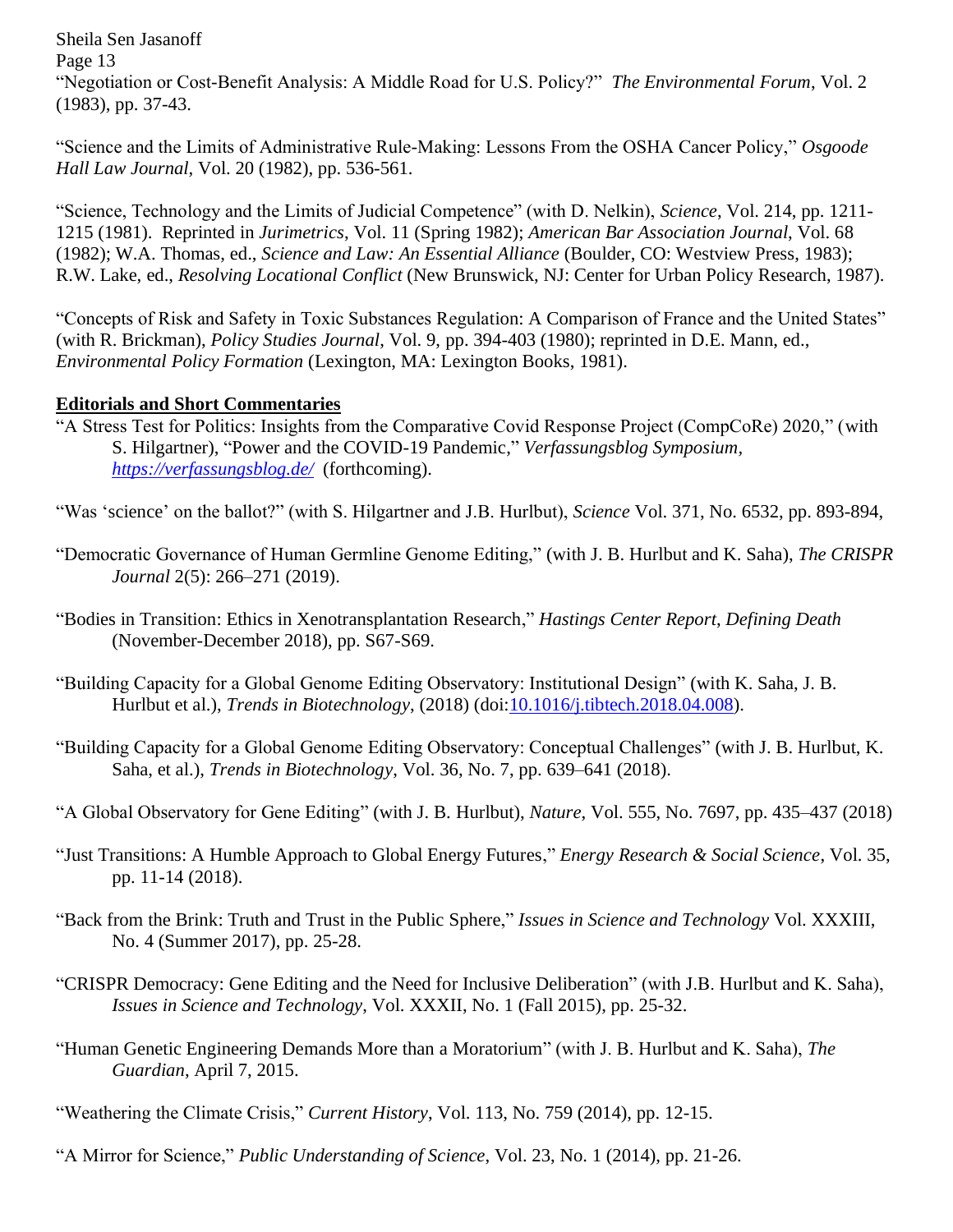- "Sociotechnical Imaginaries and National Energy Policies" (with S-H Kim), *Science as Culture*, Vol. 22, No. 2 (2013), pp. 189-196
- "Genealogies of STS," *Social Studies of Science*, Vol. 42, No. 3 (2012), pp. 435-441.
- "Learning from Fukushima" (with S. Pfotenhauer, C. Jones, and K. Saha), *Issues in Science and Technology* (Spring 2012), pp. 79-84.
- "A Living Constitution," *Science* Vol. 331, No. 6019 (February 2011), p. 872.
- "Climate Science: The World Is Its Jury," in Transparency International, *Global Corruption Report – Climate Change* (London: Earthscan, 2011), 79-82.
- "Testing Time for Climate Science," *Science*, Vol. 328, No. 5979, pp. 695 696, May 7, 2010.
- "A New Politics of Innovation," in J. Pugh, ed., *What Is Radical Politics Today?* (Houndmills, Hamps: Palgrave Macmillan, 2009), pp. 196-203.
- "Lessons for Science Envoys," *Seed*, September 17, 2009, [http://seedmagazine.com/content/article/lessons\\_for\\_science\\_envoys/.](http://seedmagazine.com/content/article/lessons_for_science_envoys/)
- "The Essential Parallel Between Science and Democracy," *Seed*, February 17, 2009, http://www.seedmagazine.com/news/2009/02/the essential parallel between.php.
- "Ethical, Environmental and Social Implications of Science and Technology: Challenges for the Future," in GUNI, *Higher Education in the World 2008* (London: Palgrave MacMillan, 2008), pp. 137-141.
- "Technologies of Humility," *Nature*, Vol. 450, No. 7166, November 1, 2007, p. 33.
- "Changing Expectations," *Science and Public Affairs*, British Association for the Advancement of Science, September 2007, p.
- "Science and Citizenship: A New Synergy," *Science and Public Policy*, Vol. 31, No. 2 (2004), pp. 30-34.
- "Breaking the Waves in Science Studies," Commentary, *Social Studies of Science*, Vol. 33, No. 3 (2003), pp. 389-400.
- "Hard Facts and Soft Law: Iraq, Bush, and the Case for Multilateralism," (with David Winickoff), published by *Opendemocracy.com*, November 18, 2002, [http://www.opendemocracy.net/debates/article.jsp?id=9&debateId=86&articleId=762.](http://www.opendemocracy.net/debates/article.jsp?id=9&debateId=86&articleId=762)
- "Election 2000 Mechanical Error or System Failure?" *Social Studies of Science* Vol. 31, No. 3, pp. 461-467.
- "Talking About Science," Commentary, *Science and Engineering Ethics*, Vol. 6, No. 4 (2001), pp. 525-528.
- "Reconstructing the Past, Constructing the Present: Can Science Studies and the History of Science Live Happily Ever After?" *Social Studies of Science*, Vol. 30, No. 4 (2000), pp. 621-31.
- "Between Risk and Precaution: Reassessing the Future of Genetically Modified Crops," in *Journal of Risk Research*, Vol. 3, No. 3 (2000), pp. 277-282.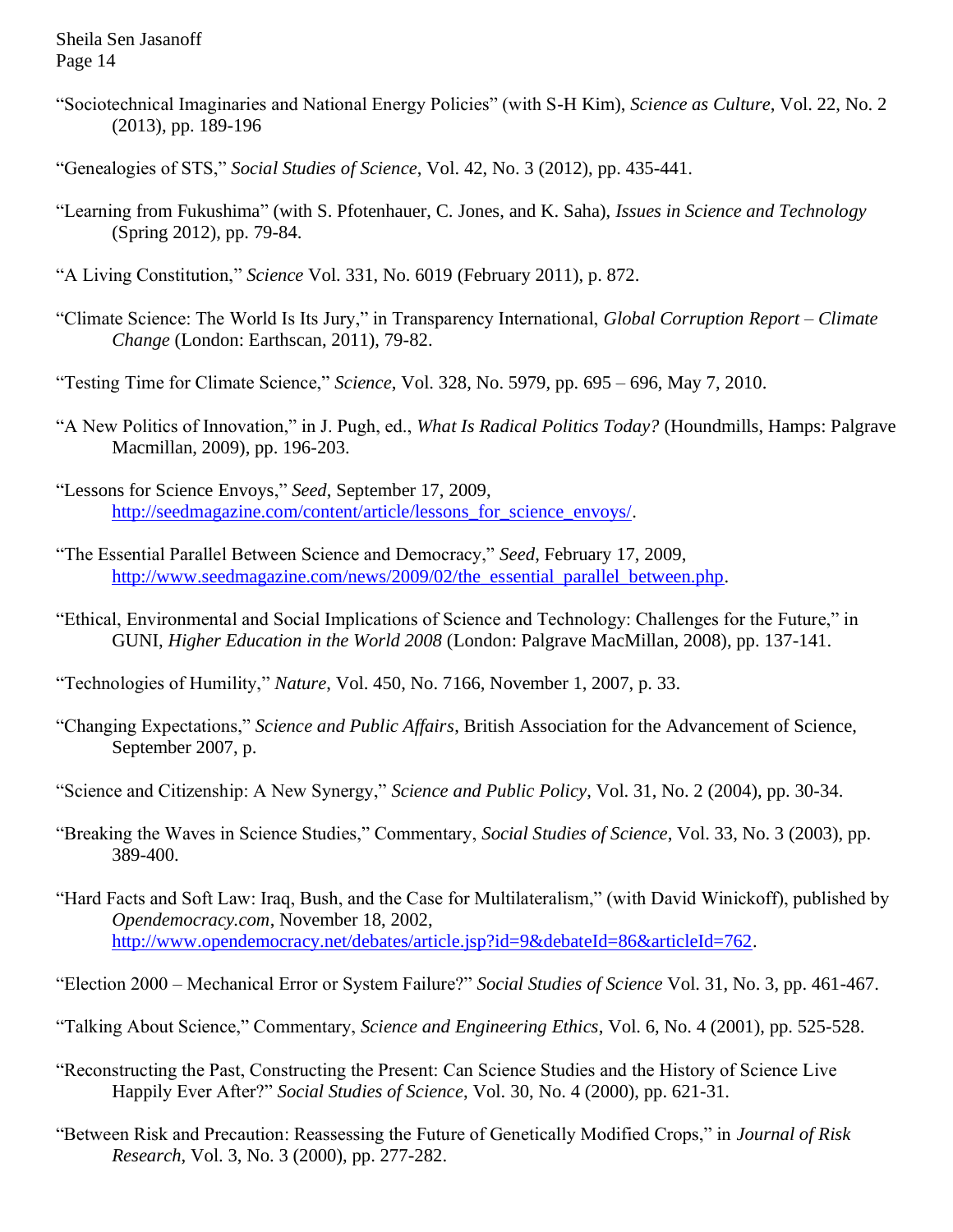- "Back to Basics in Environmental Politics," Response to L.K. Caldwell, *Politics and the Life Sciences* Vol. 18, No. 2 (1999), pp. 227-229.
- "Conversations with the Community: AAAS at the Millennium" (with co-authors), *Science*, Vol. 278 (1997), pp. 2066-2067.
- "Cooperation for What?: A View from the Sociological/Cultural Study of Science Policy," Response to Labinger, *Social Studies of Science*, Vol. 25, No. 2 (1995), pp. 314-317.
- "Norms for Evaluating Regulatory Science," Guest Editorial, *Risk Analysis*, Vol. 9, No. 3(1989), pp. 271-273.
- "Becoming an Expert Witness" (with J. Gillett), *The Scientist*, February 23, 1987, pp. 14, 28.
- "Peer Review and Public Policy" (with D. Chubin), *Science, Technology, and Human Values*, Vol. 10, No. 52 (1985), pp. 3-5.

### **Essay Reviews**

- "A History of Scales and the Scales of History," review of Christophe Bonneuil and Jean-Baptiste Fressoz, *The Shock of the Anthropocene* (London: Verso, 2016); *Development and Change*, Vol. 48, Issue 3 (May 2017), pp. 613-622.
- "Small Lamps of Environmental Heroism," review of Meera Subramanian, *A River Runs Again* (New York: Public Affairs, 2015); *Current History* Vol. 115, Issue 780, p. 157.
- "A Splintered Function: Fate, Faith, and the Father of the Atomic Bomb," review of Charles Thorpe, *Oppenheimer: The Tragic Intellect* (Chicago: University of Chicago Press, 2007); *Metascience* Vol. 17, No. 3 (2008), pp. 351-387.
- "Controlling Biotechnology: Science, Democracy and 'Civic Epistemology' Author's Response," (to reviews of *Designs on Nature*); *Metascience* Vol. 17, No. 2 (2008), pp. 177-198.
- "Clones and Critics in the Age of Biocapital," review of Francis Fukuyama, *Our Posthuman Future* (New York: Farrar, Straus and Giroux, 2002); *BioSocieties*, Vol. 1, No. 2 (2006), pp. 266-269.
- "What Inquiring Minds *Should* Want to Know," review of Philip Kitcher, *Science, Truth, and Democracy*  (Oxford: Oxford University Press, 2001); *Studies in History and Philosophy of Science*, Vol. 35 (2004), pp. 149-157.
- "Not Proven: Truth by Exhaustion in the Baltimore Case," review of Daniel J. Kevles, *The Baltimore Case: A Trial of Politics, Science, and Character* (New York: W.W. Norton, 1998); *Isis*, Vol. 90, No. 4, (1999), pp. 781-783.
- Noretta Koertge, ed., *A House Built on Sand: Exposing Postmodern Myths about Science* (New York: Oxford University Press, 1998); *Science, Technology, and Human Values*, Vol. 24, No. 4 (1999), pp. 495-500.
- "Public Knowledge, Private Fears," review of Alan Irwin and Brian Wynne, eds., *Misunderstanding Science? The Public Reconstruction of Science and Technology* (Cambridge: Cambridge University Press, 1996); *Social Studies of Science*, Vol. 27, No. 2 (1997), pp. 350-355.
- Theodore M. Porter, *Trust in Numbers: The Pursuit of Objectivity in Science and Public Life*; *Metascience*, Issue 9 (1996), pp. 82-87.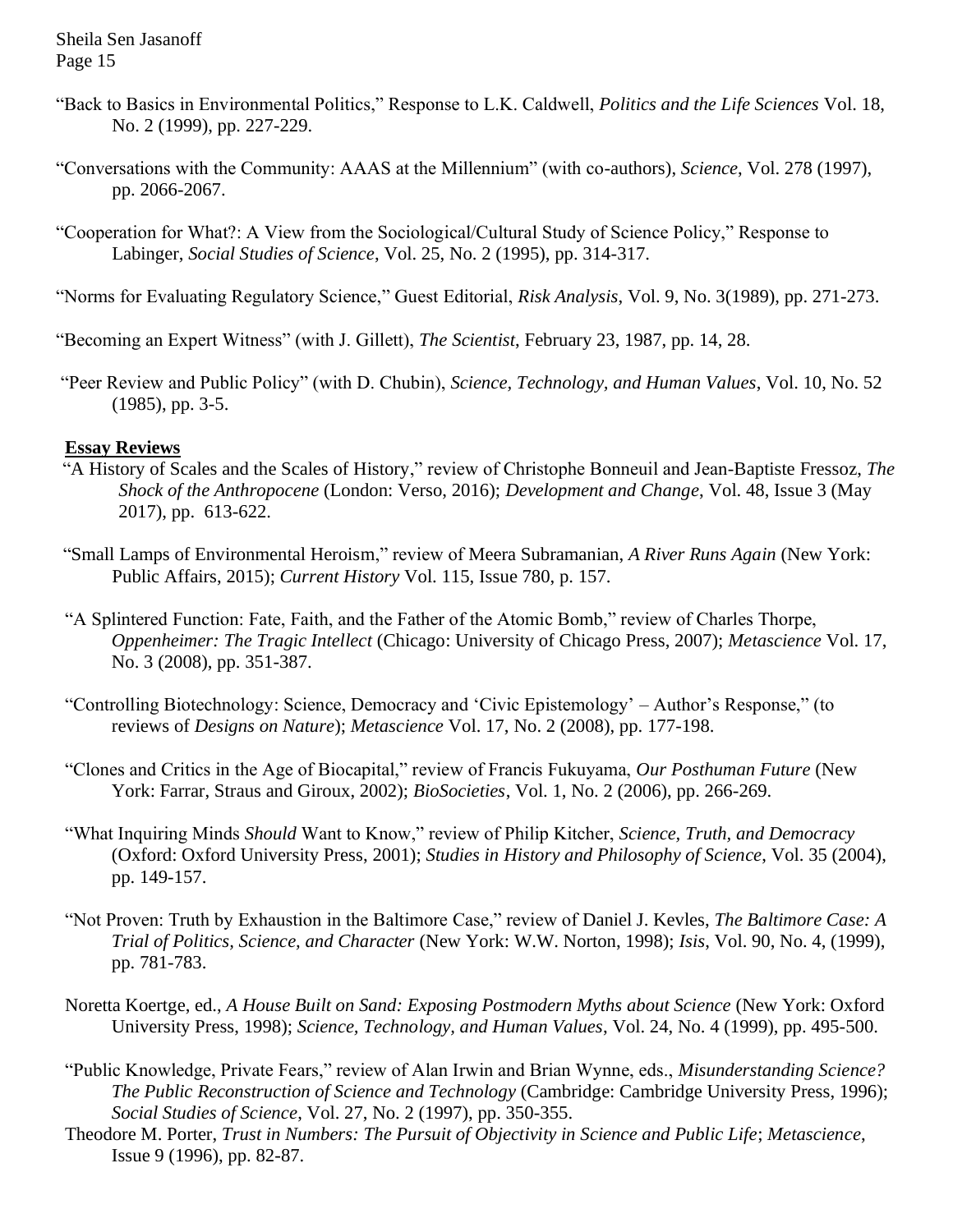### **Other Book Reviews**

More than 20 other reviews in journals including *American Scientist, American Political Science Review*, *BioSocieties, BioScience*, *Current History, International Environmental Affairs*, *Isis, Issues in Science and Technology, Jurimetrics*, *Nature*, *Nature Biotechnology, Public Understanding of Science*, *Science*, *Science, Technology and Human Values*, *Social Studies of Science, Technology and Culture.*

### **Selected Professional Activities**

### **Professional Societies**

American Academy of Arts and Sciences (elected 2021) American Philosophical Society (elected 2021) Council on Foreign Relations (member since 2016) American Association for the Advancement of Science, Board of Directors (1996-2000); Electorate Nominating Committee Section X (1994-1997); Chair elect and Chair, Section X (2003-5), Committee on Nominations (2003-6) Society for Social Studies of Science, President (1999-2001), Program Committee (1989-90, 1995-96); Council (1989-92); Chair, Nominating Committee (1991-92); Bernal Prize committee (member 1992-93, 2007; chair 1993-94) Sigma Xi (life member) American Political Science Association New York Academy of Sciences

Massachusetts Bar (admitted 1977)

### **Science and Democracy Network**

Founder and Governing Council Chair (2002- ), [http://www.hks.harvard.edu/sdn.](http://www.hks.harvard.edu/sdn)

### **Editorships** (selected)

Editorial Advisory Board, *Global Environmental Politics* (2000- ). Editorial Advisory Board, *Environmental Values* (2000- ). Co-Editor, MIT Press Series, *Politics, Science and the Human Environment* (1995- ). Editorial Advisory Board, *Social Studies of Science* (1993- ). Editorial Advisory Board, *Science, Technology, and Human Values* (1993- ). Editorial Advisory Board, *Environmental Science and Technology* (1994-2000). Editorial Board, *Science Communication* (formerly *Knowledge: Creation, Diffusion, Utilization*) (1991). Editorial Advisory Board, *RISK - Health, Safety & Environment* (1993-1995). Contributing Editor, *Science, Technology, and Human Values* (1988-91). Special Issue Editor, *Natural Resources and Environment*, Fall, 1986. Guest editor (with D. Chubin), *Science, Technology, and Human Values*, Summer, 1985.

## **Advisory Committees** (selected)

|           | 1.441                                                                                      |
|-----------|--------------------------------------------------------------------------------------------|
| $2020 -$  | Scientific Advisory Board, Ethics of Socially Disruptive Technologies (ESDIT), Netherlands |
| 2019-     | Advisory Council, Centre for Science and Policy, University of Cambridge                   |
| 2018-     | International Advisory Board, Institute of Science and Technology for Humanity (NISTH),    |
|           | Nanyang Technological University                                                           |
| 2018-     | International Advisory Board, Pathways to Sustainability Programme, Utrecht University     |
| 2018-     | International Advisory Committee, School of Population and Global Health, McGill           |
| 2012-     | Advisory Board, College of Arts and Letters, Stevens Institute of Technology               |
| 2008-2017 | Chair, Advisory Committee, Institut Francilien Recherche Innovation Société (IFRIS)        |
| 2007-2011 | U.S. National Academy of Sciences, Standing Committee on Social Science Evidence for Use   |
| 2006-2012 | STEPS Centre Advisory Committee, University of Sussex                                      |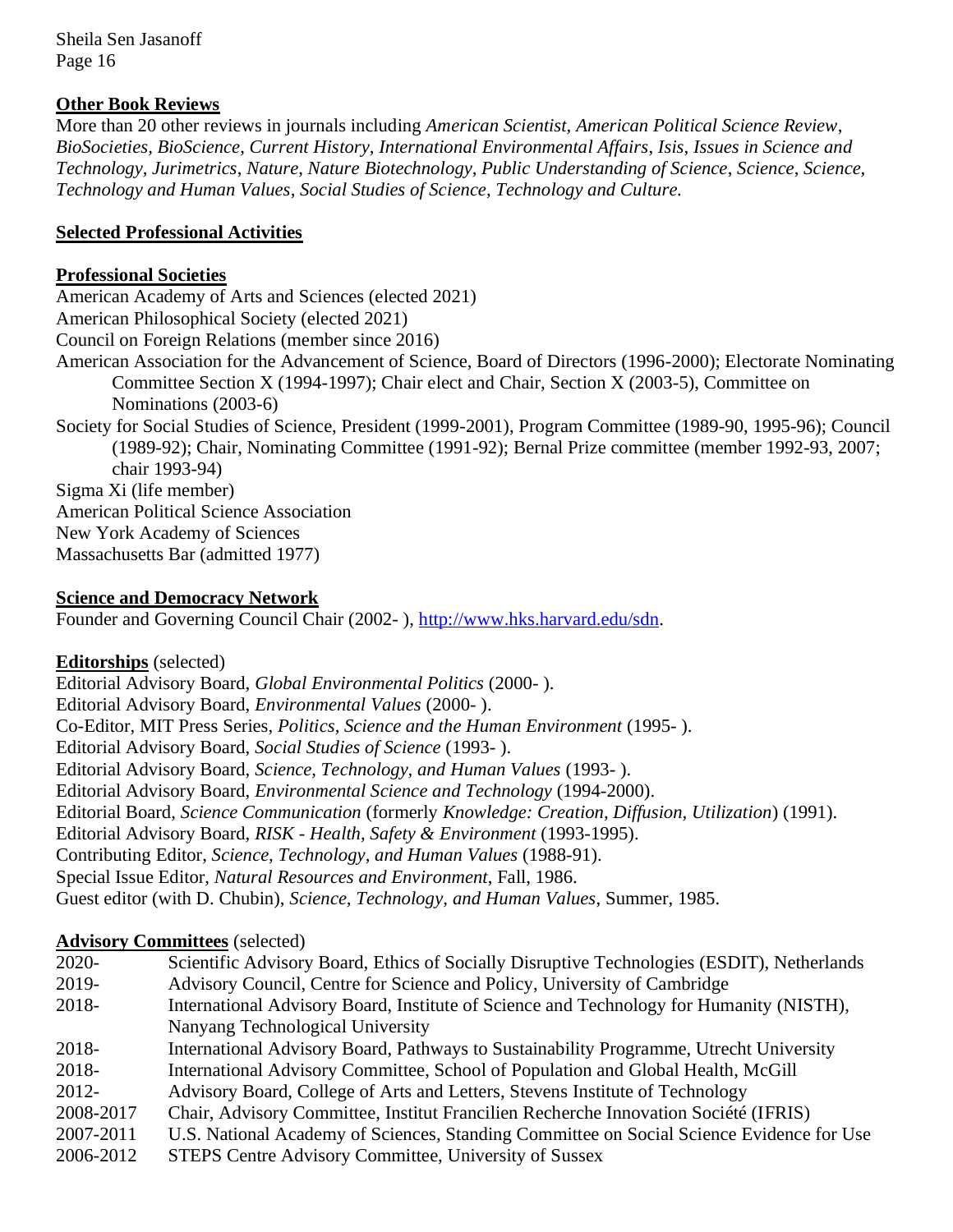| Sheila Sen Jasanoff |                                                                                             |
|---------------------|---------------------------------------------------------------------------------------------|
| Page 17             |                                                                                             |
| 2002-2011           | International Jury, START-Wittgenstein Award, Austrian Science Foundation (Chair 2006-2011) |
| 2005-2007           | Expert Group on Science and Governance, European Commission, DG Research                    |
| 2003-2004           | Co-chair, ICSU Committee on Science and Society                                             |
| 2003-2007           | Kuratorium, University of Bielefeld, Germany                                                |
| 2001-2007           | Advisory Board, Science in Society Program, ESRC, United Kingdom                            |
| 2000-2007           | U.S. National Academy of Sciences, Science, Technology and Law Panel                        |
| 1996-97             | U.S. Environmental Protection Agency, Board of Scientific Counselors                        |
| 1994-96             | National Research Council, Committee on Risk Characterization.                              |
| 1992-94             | Advisory Committee, Subcommittee on Science, House Committee on Science, Space, and         |
|                     | Technology.                                                                                 |
| 1992-94             | Institute of Medicine, Committee to Study the Social and Ethical Impact of Advances in      |
|                     | Biomedicine.                                                                                |
| 1991-93             | National Research Council, Committee on Risk Assessment of Hazardous Air Pollutants         |
| 1991-92             | Institute of Medicine, Committee on FDA's Use of Advisory Committees                        |
| 1990-92             | Advisory Panel, National Science Foundation, EVS Program                                    |
| 1990-91             | Member, AAAS-ABA Task Force on the Use of Scientific Evidence in the Courts                 |
| 1990-92             | Co-chair, Advisory Committee, AAAS-ABA Project on Legal and Ethical Implications of         |
|                     | Genetic Testing.                                                                            |
| 1985-91             | National Conference of Lawyers and Scientists (AAAS member)                                 |
| 1988-89             | Committee on Government-Industry Collaboration in Biomedical Research and Education,        |
|                     | <b>Institute of Medicine</b>                                                                |

- 2016 Gifford Lecture, University of Edinburgh
- 2016 Shimizu Lecture in Law, London School of Economics
- 2014 Diderot Lectures (inaugural), Paris Sciences et Lettres, Paris
- 2013 Buchdahl Lecture, North Carolina State University
- 2011 Sarton Chair Lecture, University of Ghent

**Invited Lectures and Presentations (selected)**

2016 Miegunyah Lecture, Melbourne University 2016 Royal Danish Academy Lecture, Copenhagen

**Named and Special Lectures**

- 2010 PULSE Inaugural Lecture, UCLA Law School
- 2009 Bar Hillel Lecture, Tel Aviv, Jerusalem
- 2008 Annual Law and Society Lecture, University of Oxford
- 2008 Messenger Lectures ("After Enlightenment?"), Cornell University
- 2007 Leverhulme Lectures ("Ungoverned Reason"), University of Cambridge
- 2007 "Performing Democracy: Experts, Citizens and the Public Trust," Parekh Lecture, University of Westminster, London
- 2006 First Annual Bios Lecture, London School of Economics, London
- 2006 Vancouver Institute Lecture, Vancouver, British Columbia, Canada
- 2005 John Passmore Lecture, Australian National University, Canberra
- 2004 Karl W. Deutsch Lecture, Wissenschaftszentrum, Berlin
- 2003 Nicholas Mullins Lecture, Virginia Tech, Blacksburg, VA
- 2000 Presidential Lecture, Iowa State University
- 2000 Miller.Com Lecture, University of Illinois Urbana-Champaign
- 2000 Faegre & Benson Lecture Series on Law, Health, and the Life Sciences, University of Minnesota, Minneapolis, MN.
- 1997 Frank and Peggy Taplin Environmental Lecture, Princeton University
- 1996 Allied-Domecq series on *Environmental Futures*, University of Cambridge, UK
- 1995 Cecil and Ida Green Distinguished Lecture, University of Texas at Dallas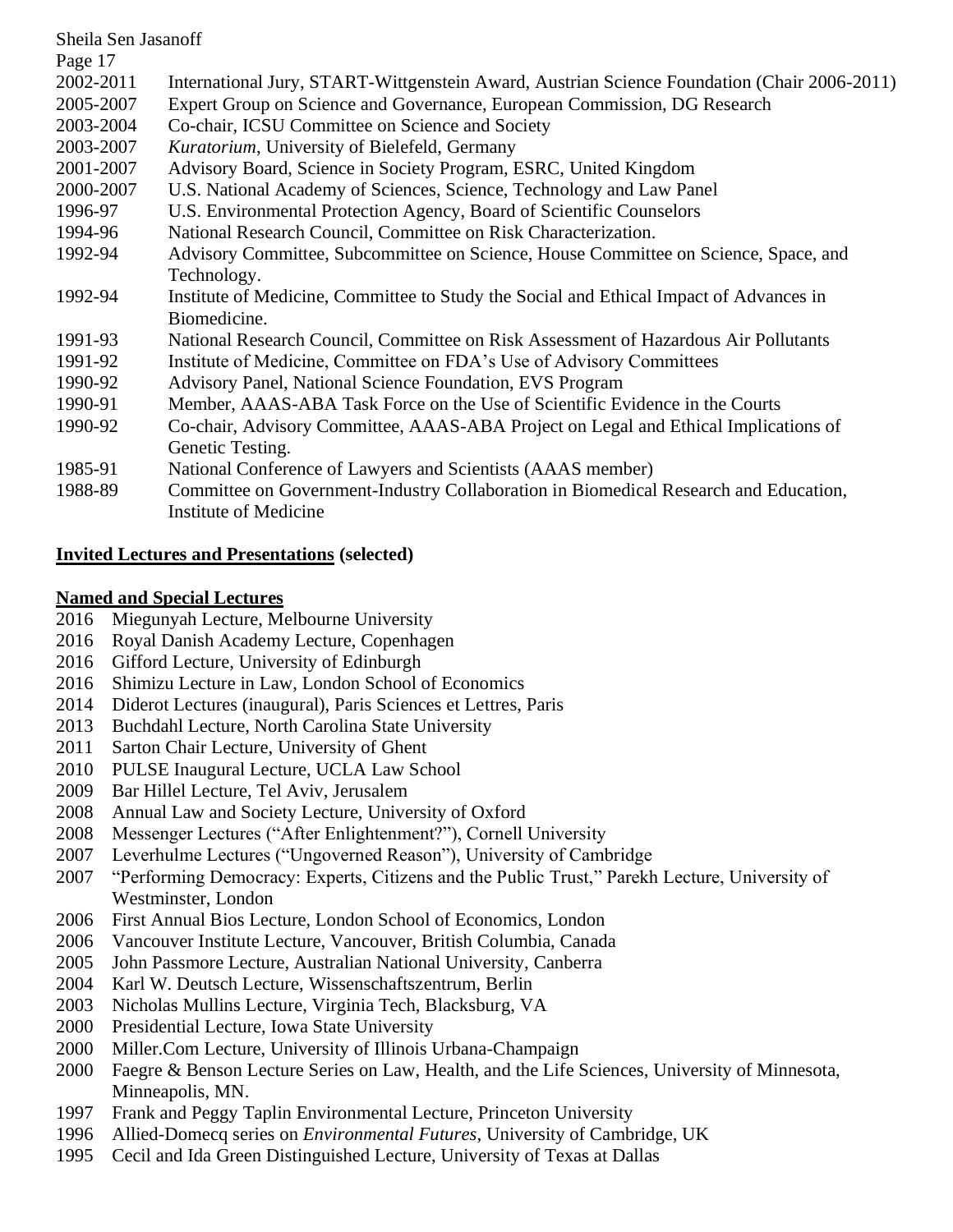### **Short Courses, Summer Schools**

- 2019- Organizer, "Expertise, Trust and Democracy," Harvard University
- 2014 Co-organizer, "Science and Governance at the Frontiers of Life," Harvard University, STS Program
- 2013 Visiting Professor, University of Vienna, Department of Social Studies of Science
- 2012- Lecturer (annual), Institute for Global Law and Policy (IGLP) Conferences, Harvard Law School
- 2011 Co-organizer and co-director European Science & Society Summer School (E4S), "The Human Animal," European Molecular Biology Laboratory, Heidelberg, Germany
- 2010 "Life and the Law: Configuring the Human," European School of Molecular Medicine, Milan
- 2009 Visiting Professor, University of Vienna, Department of Social Studies of Science
- 2008- Visiting Professor (5 years), MPA Risk Course, Institut d'études politiques de Paris (Sciences Po)
- 2008 "Life and the Law: Configuring the Human," European School of Molecular Medicine, Milan
- 2008 Co-organizer and co-director European Science & Society Summer School (E4S), "Deconstructing and Reconstructing Life: From Classification to Design," European Molecular Biology Laboratory, Heidelberg, Germany
- 2008 Research Director, Dissertation Proposal Development Program, Social Science Research Council (St. Louis, MO and Milwaukee, WI)
- 2002 Principal Lecturer, Course in Philosophy of Science/Science Studies, Vatnahalsen, Norway
- 1998 Principal Lecturer, European Graduate Summer School in Science and Technology Studies, Enschede, **Netherlands**

### **Professional Societies, Agencies, Conferences** (partial, since 2000)

AAAS, American Bar Association, American Philosophical Association, Atlantic Forum-Germany, Berlin Academy of Sciences, Blankensee Conference, British Academy, ESOF, Health Canada, European Commission, Illinois Advanced Judicial Academy, Indian Society for Environmental Economics, Kreisky Forum, National Academy of Engineering, National Academy of Sciences, OECD-EU Workshop, OECD-Canada, Nobel Museum, Sweden, Society for Social Studies of Science, Woodrow Wilson Center (Washington, DC)

### **Universities and Research Centers** (selected, since 2000)

### *United States*

Arizona State University, Boston University, Brown University, Brooklyn Law School, Chemical Heritage Foundation, Cornell University, Dartmouth College, Duke University, Massachusetts Institute of Technology, North Carolina State University, Princeton University, Rutgers University, University of Alabama, UC Berkeley, UCLA, UCLA Law School, UC San Diego, UC Santa Barbara, UC Santa Cruz, University of Chicago, University of Michigan, University of Minnesota, University of Wisconsin-Madison, Yale Law School, Yale University

### *Americas and Australia*

Australian National University, Melbourne University, Sydney University, University of Wollongong, IUPERJ-Rio de Janeiro, University of São Paulo, Halifax University, McGill University, University of British Columbia, York University (CA).

### *Asia*

CASIPM Beijing, IIT-Bombay, IIT-Delhi, Bar-Ilan University, Hebrew University, Tel Aviv Law School, Japanese Federation of Bar Associations (Tokyo), RISTEX-Tokyo, Korea Advanced Institute of Science and Technology (KAIST), Seoul National University

### *Europe*

Centre Koyré Paris, Durham University, Edinburgh University, ETH-Zurich, European Molecular Biology Lab, European University Institute, Exeter University, Heidelberg University, Humboldt University, Istanbul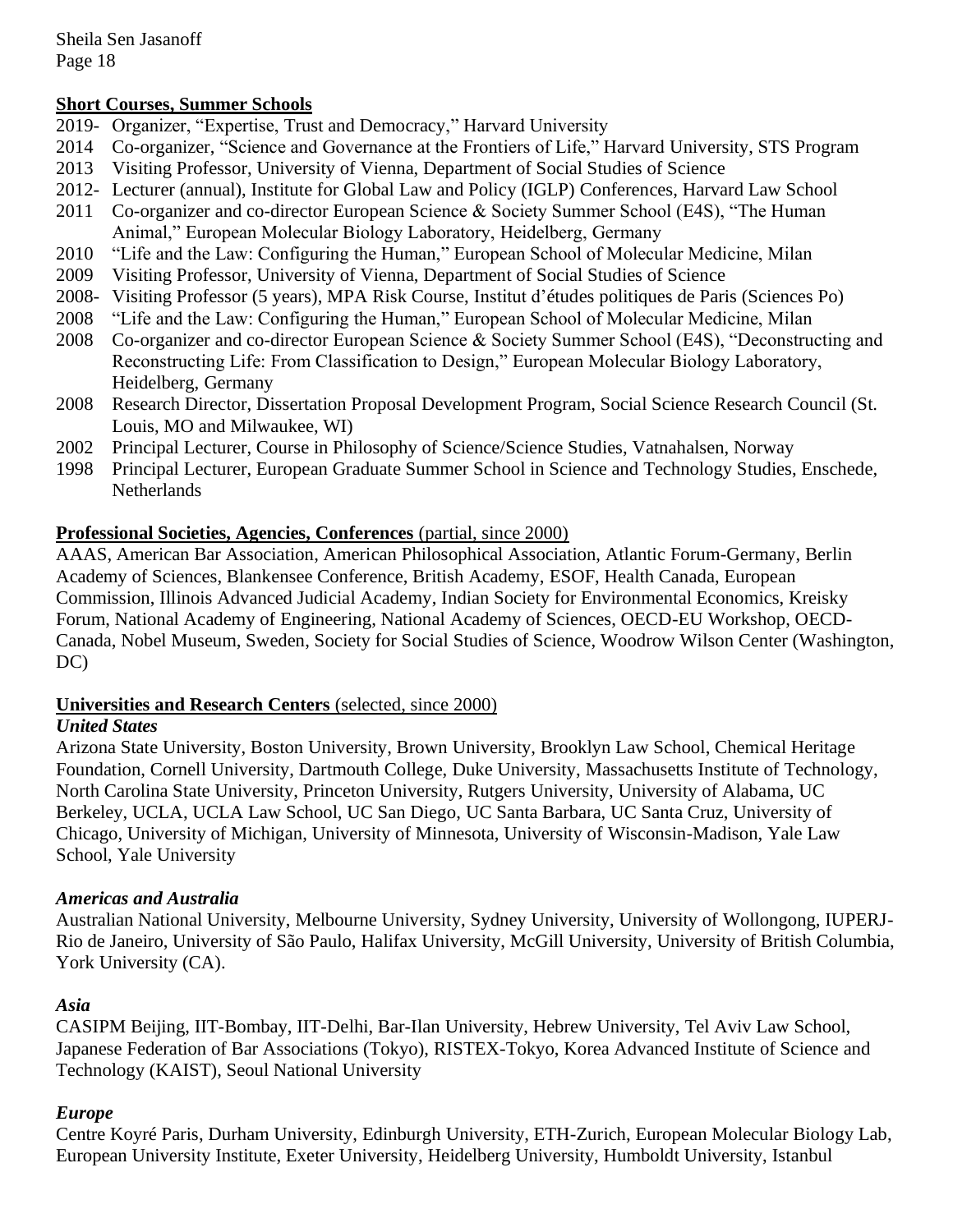Technical University, ITAS-Karlsruhe, Lancaster University, London School of Economics, Max-Planck Institute for History of Science-Berlin, Nottingham University, Potsdam Institute for Climate Research, Tate Britain, TU-Delft, Universitat Autónoma de Barcelona, University of Amsterdam, University of Basel, University of Bergen, University of Bielefeld, University of Bonn, University of Cambridge, University of Cardiff, University of Catania, University of Copenhagen, University of Halle, University of Heidelberg, University of Iceland, University of Leiden, University of Milan, University of Oslo, University of Oxford, University of Sussex-SPRU, University of Sussex-IDS, University of Trento, University of Tübingen, University of Vienna, Wageningen University, *Wissenschaftszentrum* Berlin

### **Consulting**

Agriculture Canada, Battelle-Pacific Northwest Laboratory, Carnegie Commission on Science, Technology and Government, European Commission, Harvard School of Public Health, Health Effects Institute, Institute of Medicine, National Research Council, National Science Foundation, Oak Ridge National Laboratory, Office of Technology Assessment, Organization for Economic Cooperation and Development, Pew Initiative on Food and Biotechnology, U.S. Environmental Protection Agency, *Wissenschaftszentrum* Berlin

### **University Administration**

### **Harvard University (1998-)**

Kennedy School Program on Science, Technology and Society, founder and director (2002- ) Board of Tutors, Environmental Science and Public Policy, Faculty of Arts and Sciences (1998- ) Trust in Science Project, Harvard Data Science Initiative, Faculty Lead (2020- ) Steering Committee and Cabinet, Lakshmi Mittal and Family South Asia Institute (2018-) Advisory & Academic Councils, Institute for Global Law and Policy, Harvard Law School (2018-) Embryonic Stem Cell Research Oversight Committee (2006- ) Faculty Advisory Council on the University Library (2012-2015) Research Advancement Initiative Advisory Board, Graduate School of Design (2011) Milton Fund Committee (2008) Kennedy School Faculty Committee on Overseas Programs (2004) Kennedy School Appointments Committee (1999-2003)

### **Cornell University, 1978-98**

Member, Steering Committee, Institute for Comparative and Environmental Toxicology (1982-89) Director, Law and Society Program, College of Arts & Sciences (1983-89) Director, Environmental Policy Program, Center for Environmental Research (1984-88) Member, Nordlander Committee for Science and Public Policy (1986-91) Member, Search Committee, Luce Professorship in the Social Implications of Biotechnology (1987-89) Member, Provost's Study Committee on Environmental Sciences (1989-90) Member, Governing Board, Center for the Environment (1991-92) Member, Steering Committee, Cornell Institute for Public Affairs (1992-94) Member, Council on Environmental Studies (1992-95) Member, Dean's Advisory Committee on Appointments (1994-96) Member, Provost's Advisory Group on Policy Studies (1994-95) Member, Dean of the Faculty's Committee on Governance (1994-95) Member, Ad Hoc Advisory Group on Research (1993-95) Member, College Scholar Board (1994-98 )

### **Courses Taught**

### **Harvard University (1998- )**

Technology, Ethics, and Society (co-taught with L. Mahadevan and K. Raffel, SEAS) Sustainability (Freiburg Summer School) Technology, Environment and Society Law, Science and Society in America